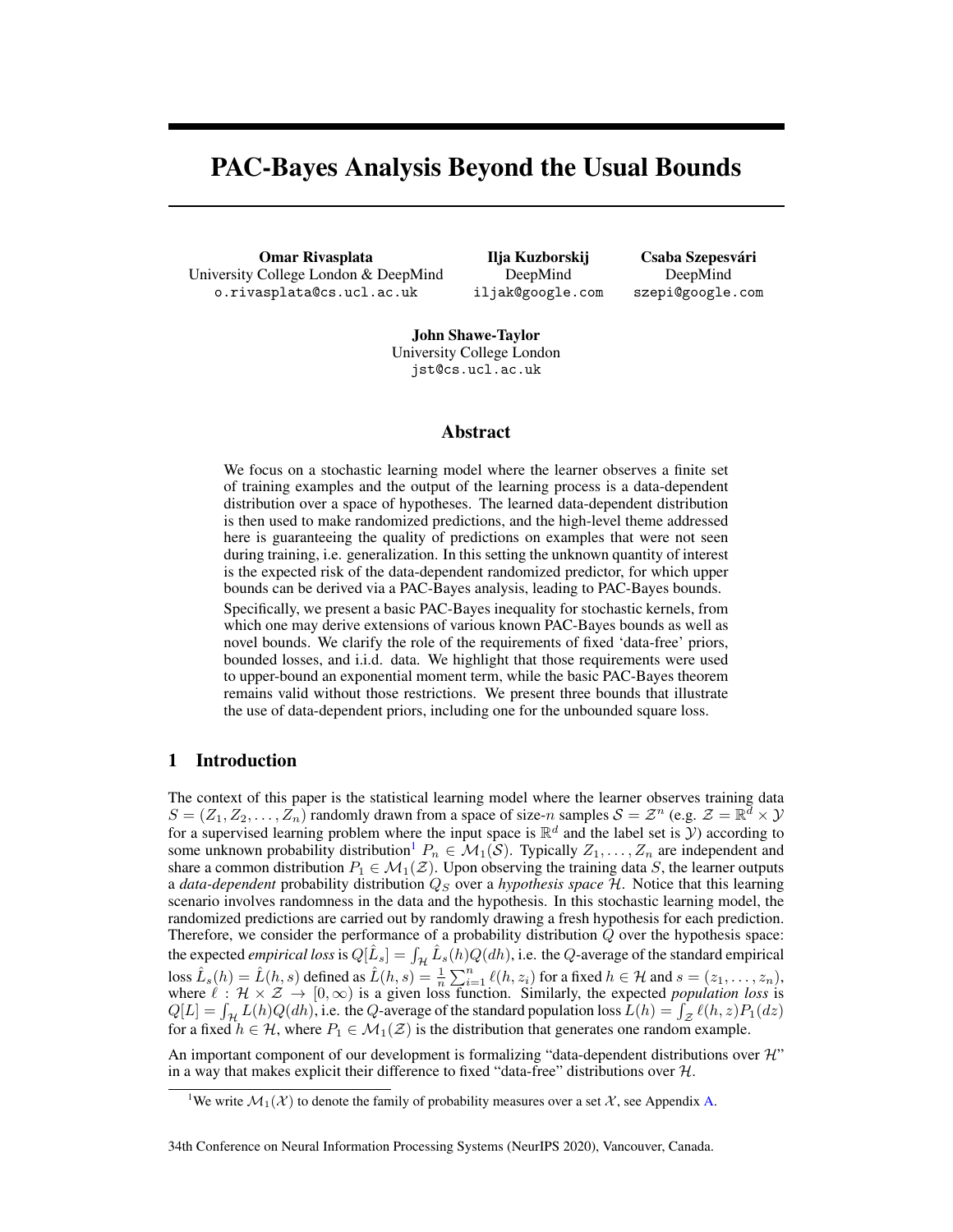Data-dependent distributions as stochastic kernels. A data-dependent distribution over the space *H* is formalized as a *stochastic kernel*<sup>[2](#page-1-0)</sup> from *S* to *H*, which is defined as a mapping<sup>[3](#page-1-1)</sup>  $Q : S \times \Sigma_{\mathcal{H}} \to [0,1]$  such that (i) for each  $B \in \Sigma_{\mathcal{H}}$  the function  $s \mapsto Q(s, B)$  is measurable; and (ii) for each  $s \in S$  the function  $Q_s : B \mapsto Q(s, B)$  is a probability measure over *H*. We write  $K(S, H)$  to denote the set of all stochastic kernels from *S* to —distributions over— *H*. We reserve the notation  $M_1(\mathcal{H})$  for the set of 'data-free' distributions over  $\mathcal{H}$ . Notice that  $M_1(\mathcal{H}) \subset \mathcal{K}(\mathcal{S}, \mathcal{H})$ , since every 'data-free' distribution can be regarded as a constant kernel.

With the notation just introduced,  $Q_S$  stands for the distribution over  $H$  corresponding to a randomly drawn data set *S*. The stochastic kernel *Q* can be thought of as describing a randomizing learner. One well-known example is the *Gibbs* learner, where  $Q_S$  is of the form  $Q_S(dh) \propto e^{-\gamma \hat{L}(h,S)} \mu(dh)$ for some  $\gamma > 0$ , with  $\mu$  a base measure over  $\mathcal{H}$ . Note that, besides randomized predictors, other prediction schemes may be devised from a learned distribution over hypotheses, as for instance ensemble predictors and majority vote predictors (see the related literature in Section [4](#page-8-0) below).

A common question arising in learning theory aims to explain the generalization ability of a learner: how can a learner ensure a 'well-behaved' population loss? One way to answer this question is via upper bounds on the population loss, also called *generalization bounds*. Often the focus is on the *generalization gap*, which is the difference between the population loss and the empirical loss, and giving upper bounds on the gap. There are several types of generalization bounds we care about in learning theory, with variations in the way they depend on the training data *S* and the data-generating distribution  $P_n$ . The classical bounds (such as VC-bounds) depend on neither. *Distribution-dependent* bounds are expressed in terms of quantities related to the data-generating distribution (e.g. population mean or variance) and possibly constants, but not the data in any way. These bounds can be helpful to study the behaviour of a learning method on different distributions for example, some data-generating distributions might give faster convergence rates than others. Finally, *data-dependent* bounds are expressed in terms of empirical quantities that can be computed directly from data. These are useful for building and comparing predictors [\[Catoni,](#page-10-0) [2007\]](#page-10-0), and also for "self-bounding" [\[Freund,](#page-10-1) [1998\]](#page-10-1) or "self-certified" [Pérez-Ortiz et al., [2020\]](#page-12-0) learning algorithms, which are learning algorithms that use all the available data to simultaneously provide a predictor and a risk certificate that is valid on unseen examples.

*PAC-Bayesian* inequalities allow to derive distribution- or data-dependent generalization bounds in the context of the stochastic prediction model discussed above. The usual PAC-Bayes analysis introduces a reference 'data-free' probability measure  $Q^0 \in \mathcal{M}_1(\mathcal{H})$  on the hypothesis space  $\mathcal{H}$ . The learned data-dependent distribution  $Q_S$  is commonly called a *posterior*, while  $Q^0$  is called a *prior*. However, in contrast to Bayesian learning, the PAC-Bayes prior *Q*<sup>0</sup> acts as an analytical device and may or may not be used by the learning algorithm, and the PAC-Bayes posterior  $Q_S$  is unrestricted and so it may be different from the posterior that would be obtained from *Q*<sup>0</sup> through Bayesian inference. In this sense, the PAC-Bayes approach affords an extra level of flexibility in the choice of distributions, even compared to generalized Bayesian approaches [\[Bissiri et al.,](#page-9-0) [2016\]](#page-9-0).

In the following, for any given  $Q \in \mathcal{K}(\mathcal{S}, \mathcal{H})$  and  $s \in \mathcal{S}$ , we write  $Q_s[\hat{L}_s] = \int \hat{L}_s(h)Q_s(dh)$  and  $Q_s[L] = \int L(h)Q_s(dh)$  for the expected empirical loss and the expected population loss, respectively. The focus of PAC-Bayes analysis is deriving bounds on the gap between  $Q_S[L]$  and  $Q_S[\hat{L}_S]$ . For instance, the classical result of [McAllester](#page-11-0) [\[1999\]](#page-11-0) says the following: For a fixed 'data-free' distribution  $Q^0 \in \mathcal{M}_1(\mathcal{H})$ , bounded loss function with range [0, 1], stochastic kernel  $Q \in \mathcal{K}(\mathcal{S}, \mathcal{H})$ and for any  $\delta \in (0, 1)$ , with probability at least  $1 - \delta$  over size-*n* random samples *S*:

<span id="page-1-3"></span>
$$
Q_S[L] - Q_S[\hat{L}_S] \le \sqrt{\frac{1}{2n-1} \left( \text{KL}(Q_S || Q^0) + \log\left(\frac{n+2}{\delta}\right) \right)}.
$$
 (1)

 $KL(\cdot||\cdot)$  stands for the Kullback-Leibler divergence<sup>[4](#page-1-2)</sup> which is defined for two given probability distributions *Q*, *Q*<sup>0</sup> over *H* as follows: KL(*Q*|| $\tilde{Q}'$ ) =  $\int_{\mathcal{H}} \log (dQ/dQ') dQ$ , where  $dQ/dQ'$  denotes the Radon-Nikodym derivative. Note that PAC-Bayes bounds (e.g. McAllester's bound described above) are usually presented under a statement that says that with probability at least  $1 - \delta$ , the

<span id="page-1-0"></span><sup>2</sup> This is also called a *transition kernel* or *probability kernel*, a well-known concept in the literature on stochastic processes, see e.g. [Kallenberg](#page-11-1) [\[2017\]](#page-11-1), [Meyn and Tweedie](#page-11-2) [\[2009\]](#page-11-2), [Ethier and Kurtz](#page-10-2) [\[1986\]](#page-10-2).

<span id="page-1-1"></span><sup>&</sup>lt;sup>3</sup>The space of size-*n* samples *S* is equipped with a sigma algebra that we denote  $\Sigma$ *s*, and the hypothesis space *H* is equipped with a sigma algebra that we denote  $\Sigma_{\mathcal{H}}$ . For precise definitions see Appendix [A.](#page-0-1)

<span id="page-1-2"></span><sup>&</sup>lt;sup>4</sup> Also known as relative entropy, see e.g. [Cover and Thomas](#page-10-3) [\[2006\]](#page-10-3).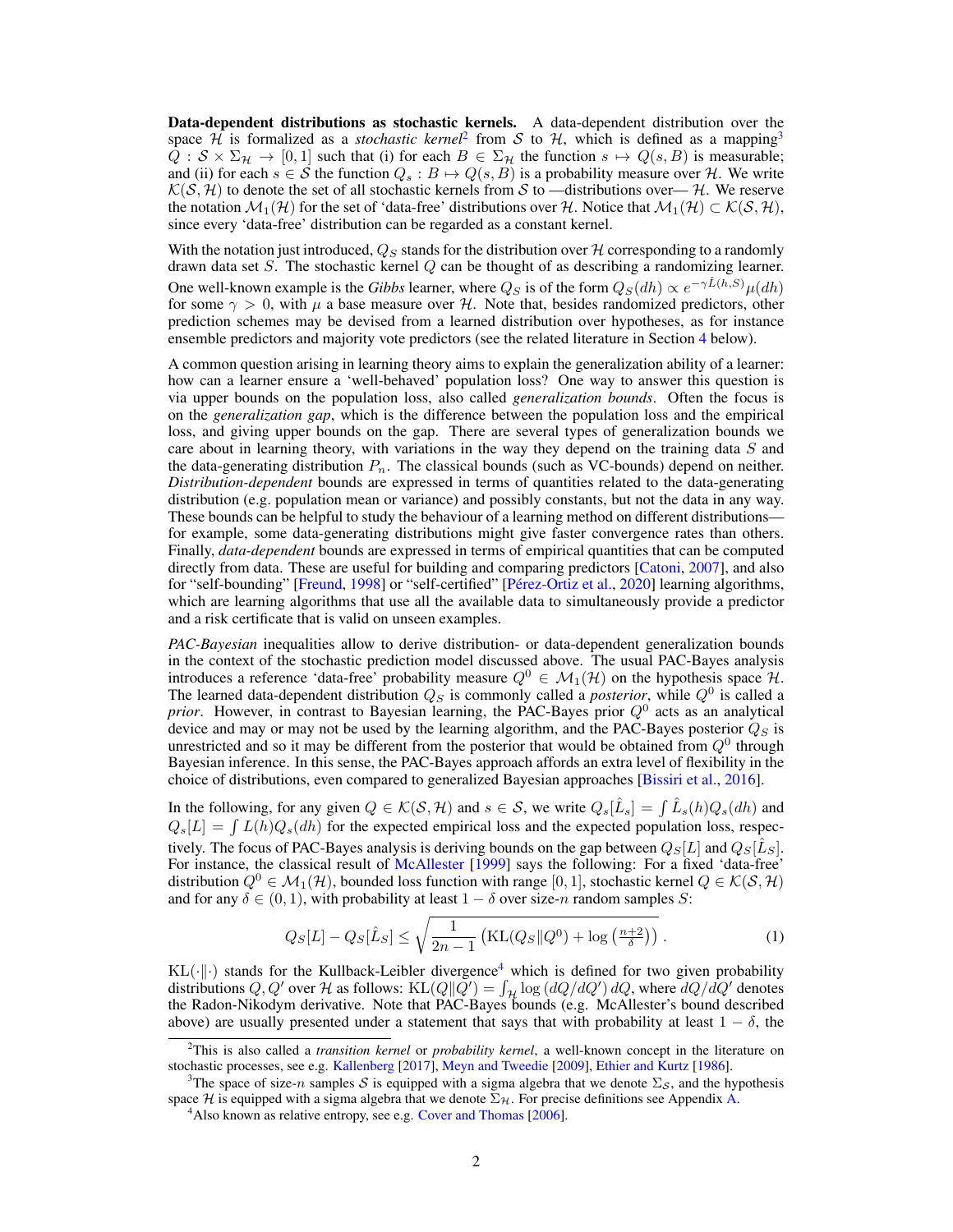displayed inequality holds simultaneously for all probability distributions *Q* over *H*, i.e. with an arbitrary *Q* replacing *QS*. Such commonly used formulation has the apparent advantage of being valid uniformly for all distributions over *H*, while our formulation is valid for a fixed kernel. At the same time, the commonly used formulation has the disadvantage of hiding the data-dependence of the 'posterior' distributions used in practice, while our formulation in terms of a stochastic kernel shows explicitly the data-dependence: given the data  $S$ , the corresponding distribution over  $H$  is *QS*. Notice that one fixed stochastic kernel suffices in order to describe a whole parametric family of distributions (such as Gaussian or Laplace distributions, among others) with parameter values learned from data. Since our main interest is in results for data-dependent distributions (contrasted to results for fixed 'data-free' distributions), we argue in favour of the formulation based on stochastic kernels. These have appeared in the learning theory literature under the names of Markov kernels [\[Xu and Raginsky,](#page-12-1) [2017\]](#page-12-1) or regular conditional probabilities [\[Catoni,](#page-10-4) [2004,](#page-10-4) [2007,](#page-10-0) [Alquier,](#page-9-1) [2008\]](#page-9-1).

A large body of subsequent work focused on refining the PAC-Bayes analysis by means of alternative proof techniques and different ways to measure the gap between  $Q_S[L]$  and  $Q_S[L_S]$ . For instance [Langford and Seeger](#page-11-3) [\[2001\]](#page-11-3) and [Seeger](#page-12-2) [\[2002\]](#page-12-2) gave an upper bound on the relative entropy of  $Q_S[\hat{L}_S]$  and  $Q_S[L]$ , commonly called the PAC-Bayes-kl bound [\[Seldin et al.,](#page-12-3) [2012\]](#page-12-3), which holds with high probability over randomly drawn size-*n* samples *S*:

<span id="page-2-0"></span>
$$
kl(Q_S[\hat{L}_S] || Q_S[L]) \leq \frac{1}{n} \left( KL(Q_S || Q^0) + \log \left( \frac{n+1}{\delta} \right) \right). \tag{2}
$$

 $\kappa(\cdot|\cdot)$ , appearing on the left-hand side of this inequality, denotes the binary KL divergence, which is by definition the KL divergence between the Bernoulli distributions with the given parameters:

$$
kl(q||q') = q \log(\frac{q}{q'}) + (1-q) \log(\frac{1-q}{1-q'}) \quad \text{ for } q, q' \in [0,1].
$$

Inequality [\(2\)](#page-2-0) is tighter than [\(1\)](#page-1-3) due to Pinsker's inequality  $2(p-q)^2 \leq kl(p||q)$ . In fact, by a refined form of Pinsker's inequality, namely  $(p - q)^2/(2q) \leq kl(p||q)$  which is valid for  $p < q$  (and tighter than the former when  $q < 0.25$ ), from Eq. [\(2\)](#page-2-0) one obtains a *localised* inequality<sup>5</sup> (see Eq. (6) of [McAllester](#page-11-4) [\[2003\]](#page-11-4)), which holds with high probability<sup>6</sup> over randomly drawn size- $n$  samples *S*:

<span id="page-2-3"></span>
$$
Q_S[L] - Q_S[\hat{L}_S] \lesssim \sqrt{\frac{Q_S[\hat{L}_S]}{n} \text{ KL}(Q_S||Q^0)} + \frac{1}{n} \text{KL}(Q_S||Q^0) .
$$
 (3)

PAC-Bayes bounds like Eq. [\(1\)](#page-1-3) and Eq. [\(3\)](#page-2-3) tell us that the population loss is controlled by a tradeoff between the empirical loss and the deviation of the posterior from the prior as captured by the KL divergence. Note that inequality [\(3\)](#page-2-3) is tighter than [\(1\)](#page-1-3) when  $Q_S[\hat{L}_S] < Q_S[L] < 0.25$ . Obviously, the upper bound in Eq. [\(3\)](#page-2-3) is dominated by the lower-order (second) term whenever the empirical loss  $Q<sub>S</sub>[L<sub>S</sub>]$  is small enough, which makes this inequality very appealing for learning problems based on empirical risk minimization, where the empirical loss is driven to zero. At a high level, such kinds of data-dependent upper bounds on the generalization gap are much desirable, as their empirical terms are closely linked to—and hopefully capture more properties of—the data. In this direction, valuable contributions were made by [Tolstikhin and Seldin](#page-12-4) [\[2013\]](#page-12-4) who obtained an empirical PAC-Bayes bound similar in spirit to Eq. [\(3\)](#page-2-3), but controlled by the sample variance of the loss. An alternative direction to get sharper empirical bounds was explored through *tunable* bounds [\[Catoni,](#page-10-0) [2007,](#page-10-0) [van Erven,](#page-12-5) [2014,](#page-12-5) [Thiemann et al.,](#page-12-6) [2017\]](#page-12-6), which involve a free parameter that offers a trade-off between the empirical error term and the  $KL(Posterior||Prior)$  term.

Despite their variety and attractive properties, the results discussed above (and the vast majority of the literature) share two crucial limitations: the prior  $Q^0$  cannot depend on the training data  $\ddot{S}$  and the loss function has to be bounded. It is conceivable that in many realistic situations the population loss is effectively controlled by the KL "complexity" term—indeed, in most modern learning scenarios (e.g. training deep neural networks) the empirical loss is driven to zero. At the same time, the choice of a fixed 'data-free' prior essentially becomes a wild guess on how the posterior will look like. Therefore, allowing prior distributions to be data-dependent introduces much needed flexibility, since this opens up the possibility to minimize upper bounds in both the posterior *and the prior*, which should lead to tighter empirical bounds on  $\overline{Q}_S[L]$  and tighter risk certificates.

<span id="page-2-1"></span><sup>&</sup>lt;sup>5</sup>For *x*, *b*, *c* nonnegative,  $x \le c + b\sqrt{x}$  implies  $x \le c + b\sqrt{c} + b^2$ .

<span id="page-2-2"></span> ${}^{6}$ The notation  $\lesssim$  hides universal constants and logarithmic factors.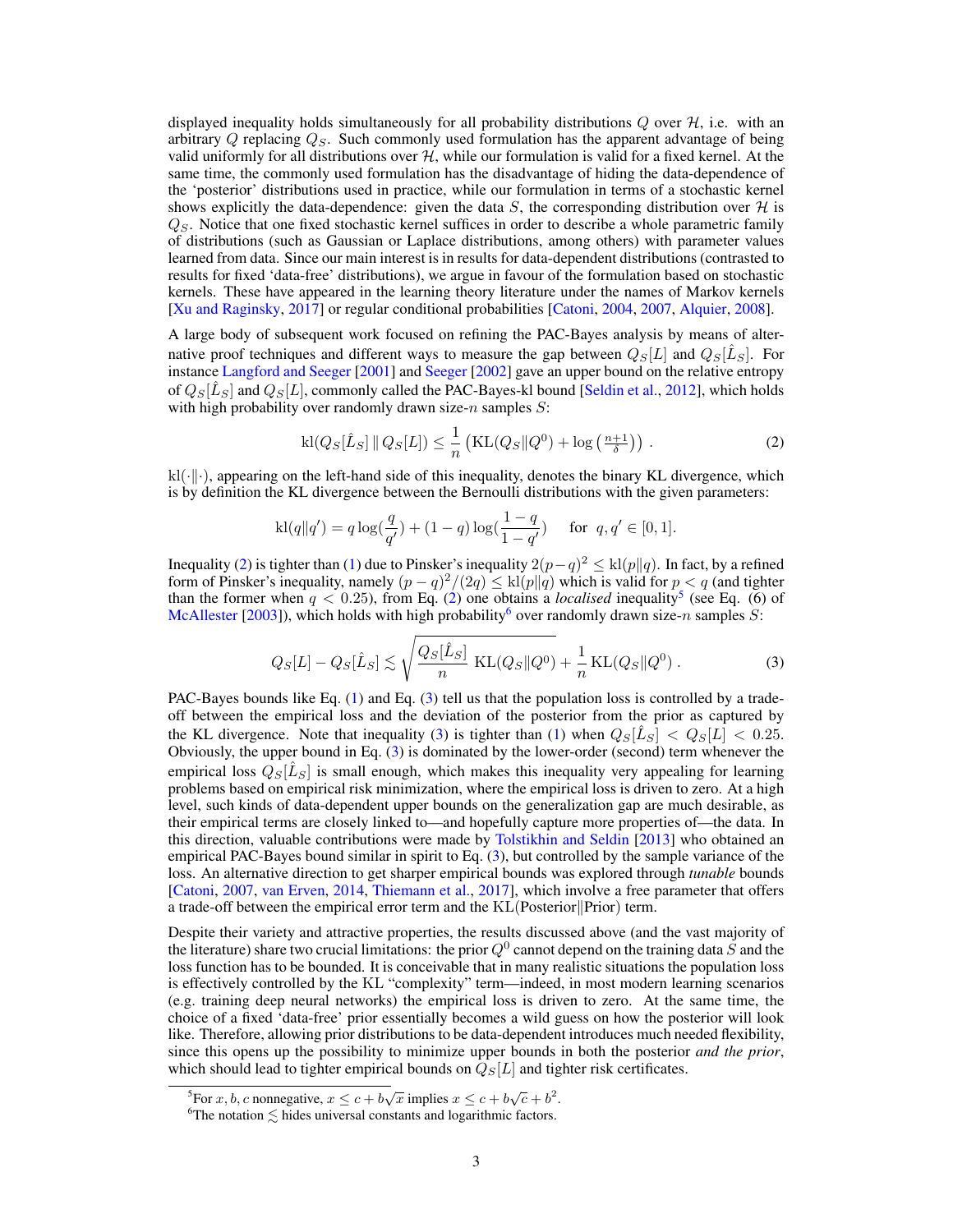These limitations have been removed in the PAC-Bayesian literature in special cases. For instance, [Ambroladze et al.](#page-9-2) [\[2007\]](#page-9-2) and Parrado-Hernández et al. [\[2012\]](#page-12-7) used priors that were trained on a held-out portion of the available data, thus enabling empirical bounds with PAC-Bayes priors that are data-dependent, but independent from the training set. Priors that depend on the full training set have also been studied recently. [Thiemann et al.](#page-12-6) [\[2017\]](#page-12-6) proposed to construct a prior as a mixture of point masses at a finite number of data-dependent hypotheses trained on a *k*-fold split of the training set, effectively a data-dependent prior. Another approach was proposed by [Dziugaite and](#page-10-5) [Roy](#page-10-5) [\[2018b\]](#page-10-5): rather than splitting the training data, they require the data-dependent prior  $Q_s^0$  (where  $Q^0 \in K(S, H)$ ) to be stable with respect to 'small' changes in the composition of the *n*-tuple *s*. As we will see shortly, there is benefit in relaxing the restrictions of the usual PAC-Bayes literature.

# <span id="page-3-3"></span>2 Our Contributions

In this paper we discuss a basic PAC-Bayes inequality (Theorem [1](#page-6-0) below) and a general template for PAC-Bayesian bounds (Theorem [2](#page-7-0) below). The formulation of both these results is based on representing data-dependent distributions as stochastic kernels. To make a case for the usefulness of this approach, we show that our Theorem [2](#page-7-0) encompasses many usual bounds which appear in the literature [\[McAllester,](#page-11-5) [1998,](#page-11-5) [1999,](#page-11-0) [Seeger,](#page-12-2) [2002,](#page-12-2) [Catoni,](#page-10-0) [2007,](#page-10-0) [Thiemann et al.,](#page-12-6) [2017\]](#page-12-6), while at the same time it enables new PAC-Bayes inequalities. Importantly, our study takes a critical stand on the "usual assumptions" on which PAC-Bayes inequalities are based, namely, (a) data-free prior, (b) bounded loss, and (c) i.i.d. data observations. We aim to clarify the role of these assumptions and to illustrate how to obtain PAC-Bayes inequalities in cases where these assumptions are removed. As we will soon see, the analysis leading to our Theorem [2](#page-7-0) shows that the PAC-Bayes priors can be data-dependent by default, and also that the underlying loss function can be unbounded by default. Furthermore, the proof of our Theorem [2](#page-7-0) does not rely on the assumption of i.i.d. data observations, which may enable new results for statistically dependent data in future research.

For illustration, our general PAC-Bayes theorem<sup>7</sup> for stochastic kernels (Theorem [2](#page-7-0) in Section [3\)](#page-6-1), in specialized form, implies that for any convex function  $F : \mathbb{R}^2 \to \mathbb{R}$ , for any stochastic kernels  $Q, Q^0 \in \mathcal{K}(\mathcal{S}, \mathcal{H})$  and  $\overline{\delta} \in (0, 1)$ , with probability at least  $1 - \delta$  over randomly drawn *S* one has

<span id="page-3-1"></span>
$$
F(Q_S[L], Q_S[\hat{L}_S]) \le \text{KL}(Q_S || Q_S^0) + \log(\xi(Q^0)/\delta) \,,\tag{4}
$$

where  $\xi(Q^0)$  is the exponential moment of  $F(L(h), \hat{L}_s(h))$ , which is defined as follows:

$$
\xi(Q^0) = \int_{\mathcal{S}} \int_{\mathcal{H}} e^{F(L(h), \hat{L}_s(h))} Q_s^0(dh) P_n(ds) .
$$

Observe that Eq. [\(4\)](#page-3-1) is defined for an arbitrary convex function *F*. This way the usual bounds are encompassed:  $\overline{F}(x, y) = 2n(x - y)^2$  yields a [McAllester](#page-11-0) [\[1999\]](#page-11-0)-type bound,  $F(x, y) = n \text{ kl}(y||x)$ gives the bound of [Seeger](#page-12-2) [\[2002\]](#page-12-2), and  $F(x, y) = n \log \left( \frac{1}{1 - x(1 - e^{-\lambda})} \right)$  $\int -\lambda ny$  gives the bound of [Catoni](#page-10-0) [\[2007\]](#page-10-0). Furthermore,  $F(x, y) = n(x - y)^2/(2x)$  leads to the so-called PAC-Bayes- $\lambda$ bound of [Thiemann et al.](#page-12-6) [\[2017\]](#page-12-6), or to the bound of [Rivasplata et al.](#page-12-8) [\[2019\]](#page-12-8) which holds under the usual requirements of fixed 'data-free' prior  $Q<sup>0</sup>$ , losses within the [0, 1] range, and i.i.d. data:

$$
Q_S[L] \le \left(\sqrt{Q_S[\hat{L}_S] + \frac{\text{KL}(Q_S||Q^0) + \log(\frac{2\sqrt{n}}{\delta})}{2n}} + \sqrt{\frac{\text{KL}(Q_S||Q^0) + \log(\frac{2\sqrt{n}}{\delta})}{2n}}\right)^2. \tag{5}
$$

As consequence of the universality of Eq. [\(4\)](#page-3-1), besides the usual bounds we may derive novel bounds, e.g. with data-dependent priors  $Q_S^0$ . Conceptually, our approach splits the usual PAC-Bayesian analysis into two components: (i) choose  $F$  to use in Eq. [\(4\)](#page-3-1), and (ii) obtain an upper bound on the exponential moment  $\xi(Q^0)$ . The cost of generality is that for each specific choice of the bound (technically, a choice of a function *F* and  $Q^0$ ) we need to study the exponential moment  $\xi(Q^0)$  and, in particular, provide a reasonable, possibly data-dependent upper bound on it. We stress that the only technical step necessary for the introduction of a data-dependent prior is a bound on  $\xi(Q^0)$ , the rest is taken care of by Eq. [\(4\)](#page-3-1). While previous works<sup>[8](#page-3-2)</sup> analysed separately the exponential moment,

<span id="page-3-0"></span><sup>&</sup>lt;sup>7</sup> Generic PAC-Bayes theorems, similar in spirit to ours, have been presented before, e.g. by [Audibert](#page-9-3) [\[2004\]](#page-9-3), [Germain et al.](#page-10-6) [\[2009\]](#page-10-6), Bégin et al. [\[2014,](#page-9-4) [2016\]](#page-9-5), but only with fixed 'data-free' priors.

<span id="page-3-2"></span><sup>&</sup>lt;sup>8</sup> [Audibert and Bousquet](#page-9-6) [\[2007\]](#page-9-6), [Alquier et al.](#page-9-7) [\[2016\]](#page-9-7), among others, for the case of fixed 'data-free' priors.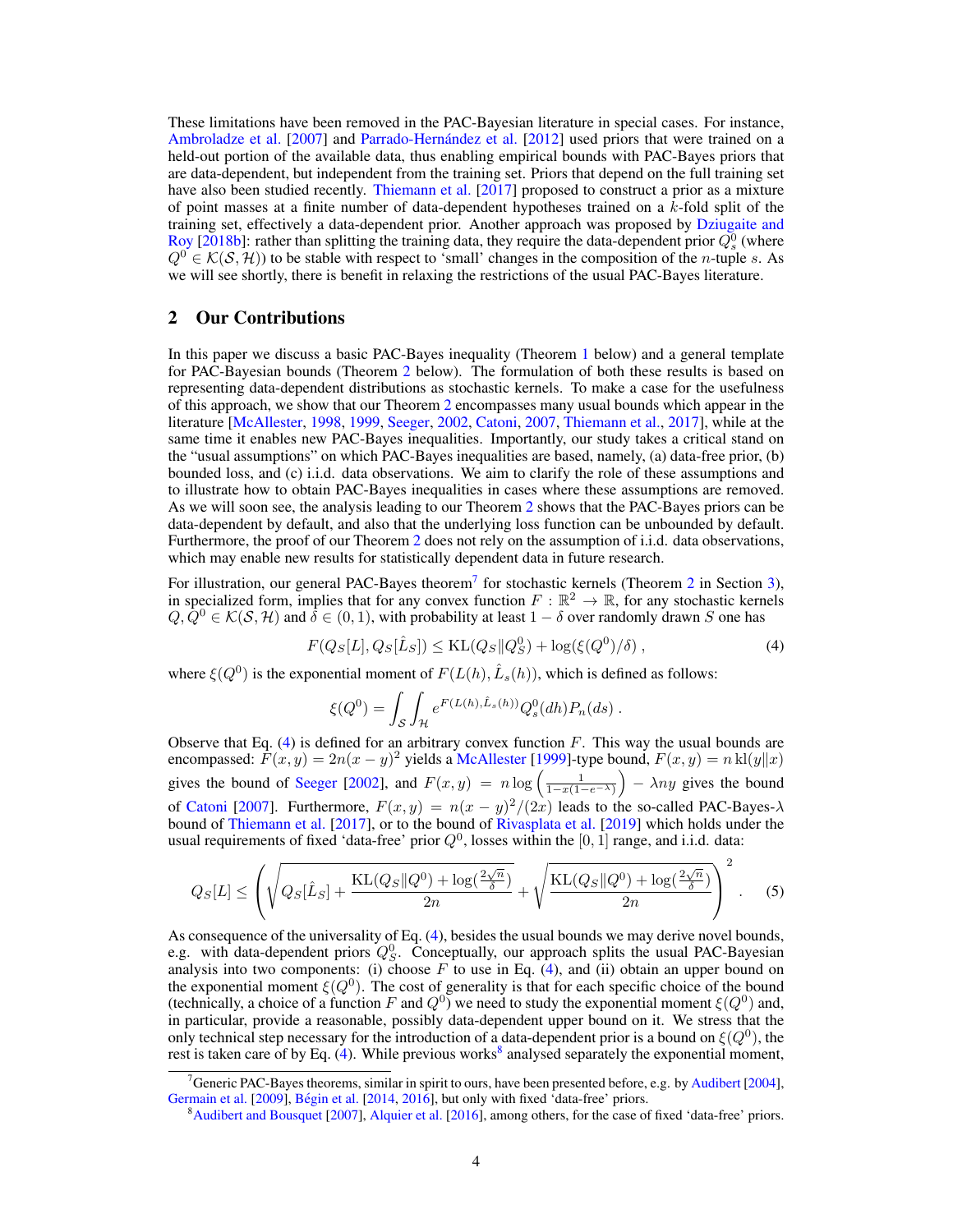as we do here, to the best of our knowledge they considered data-free priors only. We think our work is the first to point out techniques to upper bound  $\xi(Q^0)$  when  $Q^0$  is a stochastic kernel, and to present PAC-Bayesian inequalities where the prior is data-dependent by default. Our work also clarifies where / how the data-free nature of the priors was used in previous works.

We emphasize that in this paper the main focus is on using data-dependent priors in the PAC-Bayes analysis. Again, we point out that the proof of the basic PAC-Bayes inequality (Theorem [1](#page-6-0) below) does not require fixed 'data-free' priors, nor bounded loss functions nor i.i.d. data observations. The same can be said of Theorem [2,](#page-7-0) a consequence of Theorem  $1(i)$  $1(i)$ , which gives a general template for deriving PAC-Bayes bounds. Below we discuss three generalization bounds with data-dependent priors, two of which are for bounded losses, while the third is for the unbounded square loss.

#### 2.1 A PAC-Bayes bound with a data-dependent Gibbs prior

Choosing as prior an *empirical Gibbs* distribution  $Q_s^0(dh) \propto e^{-\gamma \hat{L}(h,s)} \mu(dh)$  for some fixed  $\gamma > 0$ and base measure  $\mu$  over  $\mathcal{H}$ , we derive a novel PAC-Bayes bound. Recall that *s* is the size-*n* sample. We use  $F(x, y) = \sqrt{n(x-y)}$ , and we prove that in this case the exponential moment  $\xi(Q^0)$  satisfies

<span id="page-4-0"></span>
$$
\log(\xi(Q^0)) \leq 2\left(1 + \frac{2\gamma}{\sqrt{n}}\right) + \log\left(1 + \sqrt{e}\right) .
$$

The proof (Appendix [B\)](#page-0-2) is based on the algorithmic stability argument for Gibbs densities, inspired by the proof of [Kuzborskij et al.](#page-11-6) [\[2019,](#page-11-6) Theorem 1]. Combining this with Eq. [\(4\)](#page-3-1), for any kernel  $Q \in \mathcal{K}(\mathcal{S}, \mathcal{H})$  and  $\delta \in (0, 1)$ , with probability at least  $1 - \delta$  over size-*n* i.i.d. samples *S* we have

$$
Q_S[L] - Q_S[\hat{L}_S] \le \frac{1}{\sqrt{n}} \left( \text{KL}(Q_S || Q_S^0) + 2\left(1 + \frac{2\gamma}{\sqrt{n}}\right) + \log\left(\frac{1 + \sqrt{e}}{\delta}\right) \right) \,. \tag{6}
$$

Notice that this prior allowed to remove ' $log(n)$ ' from the usual PAC-Bayes bounds (see our Eq. [\(1\)](#page-1-3) and Eq. [\(2\)](#page-2-0) above). This was one of the important contributions of [Catoni](#page-10-0) [\[2007\]](#page-10-0), who also used a data-dependent Gibbs distribution, see [Catoni](#page-10-0) [\[2007,](#page-10-0) Theorem 1.2.4, Theorem 1.3.1, & corollaries]. Interestingly, the choice  $Q = Q^0$  gives the smallest right-hand side in Eq. [\(6\)](#page-4-0) (however, it does not necessarily minimize the bound on  $Q<sub>S</sub>[L]$ ) which leads to the following for the Gibbs learner:  $Q_S[L] - Q_S[\hat{L}_S] \lesssim 1/\sqrt{n} + \gamma/n$ . Notice that this latter bound has an additive  $1/\sqrt{n}$  compared to the bound in expectation of [Raginsky et al.](#page-12-9) [\[2017\]](#page-12-9).

#### 2.2 PAC-Bayes bounds with d-stable data-dependent priors

Next we discuss an approach to convert any PAC-Bayes bound with a usual 'data-free' prior into a bound with a stable data-dependent prior, which is accomplished by generalizing a technique from [Dziugaite and Roy](#page-10-5) [\[2018b\]](#page-10-5). Essentially, they show (see Appendix [C\)](#page-0-3) that for any fixed 'data-free' distribution  $Q^* \in \mathcal{M}_1(\mathcal{H})$  and stochastic kernel  $Q^0 \in \mathcal{K}(\mathcal{S}, \mathcal{H})$  satisfying the DP( $\epsilon$ ) property<sup>9</sup>, one can turn the inequality  $F(Q_S[L], Q_S[\hat{L}_S]) \leq \text{KL}(Q_S||Q^*) + \log(\xi(Q^*)/\delta)$  into

<span id="page-4-2"></span>
$$
F(Q_S[L], Q_S[\hat{L}_S]) \le \text{KL}(Q_S || Q_S^0) + \log(2\xi(Q^*)/\delta) + \frac{n\epsilon^2}{2} + \epsilon \sqrt{\frac{n}{2} \log(\frac{4}{\delta})}.
$$
 (7)

In other words, if Eq. [\(4\)](#page-3-1) holds with a data-free prior  $Q^*$ , then Eq. [\(7\)](#page-4-2) holds with a data-dependent prior that is distributionally stable (i.e. satisfies  $DP(\epsilon)$ ). Note that different choices of *F* would lead to different bounds on  $\xi(Q^*)$  —essentially, upper bounds on the exponential moment typically considered in the PAC-Bayesian literature. For example, taking  $F(x, y) = n k l(y||x)$  one can show that  $\xi(Q^*) \leq 2\sqrt{n}$  [\[Maurer,](#page-11-7) [2004\]](#page-11-7), and this leads to Theorem 4.2 of [Dziugaite and Roy](#page-10-5) [\[2018b\]](#page-10-5): if  $Q^0 \in \mathcal{K}(\mathcal{S}, \mathcal{H})$  satisfies the DP( $\epsilon$ ) property, then for any kernel  $Q \in \mathcal{K}(\mathcal{S}, \mathcal{H})$  and  $\delta \in (0, 1)$ , with probability at least  $1 - \delta$  over size-*n* i.i.d. samples *S* we have

$$
kl(Q_S[\hat{L}_S]||Q_S[L]) \leq \frac{1}{n} \left( KL(Q_S||Q_S^0) + log(\frac{4\sqrt{n}}{\delta}) + \frac{n\epsilon^2}{2} + \epsilon \sqrt{\frac{n}{2}log(\frac{4}{\delta})} \right) .
$$

Eq. [\(7\)](#page-4-2) is a general version of this result, whose derivation is based on the notion of *max-information* [\[Dwork et al.,](#page-10-7) [2015a\]](#page-10-7). The details of the general conversion recipe are given in Appendix [C.](#page-0-3)

<span id="page-4-1"></span> ${}^{9}DP(\epsilon)$  stands for "differential privacy with  $\epsilon$ ." See Appendix [C](#page-0-3) for details on this property.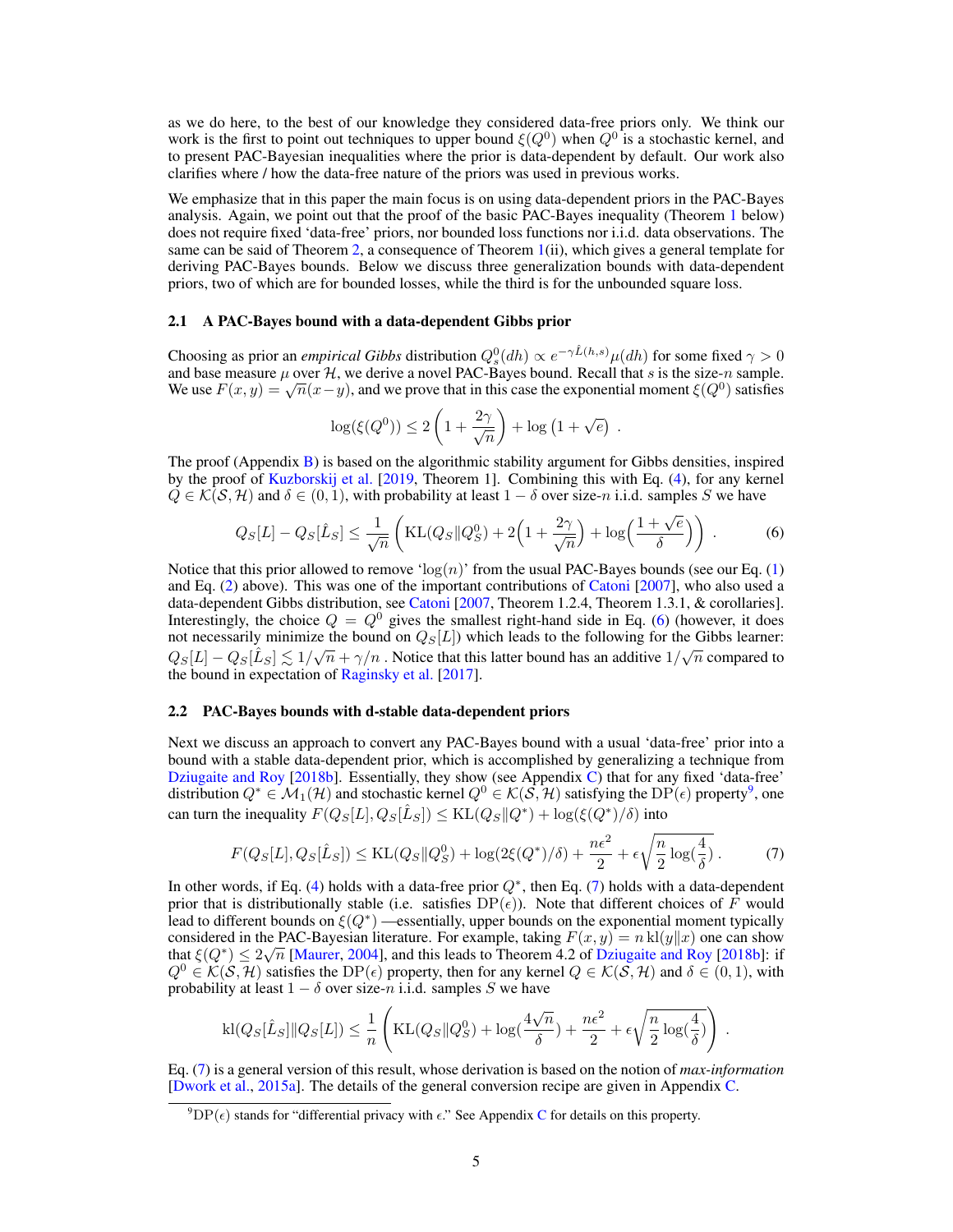#### 2.3 A generalization bound for the square loss with a data-dependent prior

Our third and last contribution is a novel bound for the setting of learning linear predictors with the square loss. This will demonstrate the full power of our take on the PAC-Bayes analysis, as we will consider a regression problem with the unbounded squared loss and a data-dependent prior. In fact, our framework of data-dependent priors makes it possible to obtain the problem-dependent bound in Eq. [\(8\)](#page-5-0) for square loss regression. We are not aware of an equivalent previous result.

In this setting, the input space is  $\mathcal{X} = \mathbb{R}^d$  and the label space  $\mathcal{Y} = \mathbb{R}$ . A linear predictor is of the form  $h_w : \mathbb{R}^d \to \mathbb{R}$  with  $h_w(x) = w^\top x$  for  $x \in \mathbb{R}^d$ , where of course  $w \in \mathbb{R}^d$ . Hence  $h_w$  may be identified with the weight vector *w* and correspondingly the hypothesis space *H* may be identified with the weight space  $W = \mathbb{R}^d$ . The size-*n* random sample is  $S = ((X_1, Y_1), \ldots, (X_n, Y_n)) \in (\mathbb{R}^d \times \mathbb{R})^n$ . The population and empirical losses are defined with respect to the square loss function:

$$
L(w) = \frac{1}{2} \mathbb{E}[(w^\top X_1 - Y_1)^2] \quad \text{and} \quad \hat{L}_S(w) = \frac{1}{2n} \sum_{i=1}^n (w^\top X_i - Y_i)^2.
$$

The population covariance matrix is  $\Sigma = \mathbb{E}[X_1 X_1^\top] \in \mathbb{R}^{d \times d}$  and its eigenvalues are  $\lambda_1 \geq \cdots \geq \lambda_d$ . The (regularized) sample covariance matrix is  $\hat{\Sigma}_{\lambda} = (X_1 X_1^{\top} + \dots + X_n X_n^{\top})/n + \lambda \mathbf{I}$  for  $\lambda > 0$ , with eigenvalues  $\hat{\lambda}_1 \geq \cdots \geq \hat{\lambda}_d$ . Note that  $\hat{\lambda}_i$  are data-dependent.

Consider the prior  $Q_{\gamma,\lambda}^0$  with density  $q_{\gamma,\lambda}^0(w) \propto e^{-\frac{\gamma \lambda}{2}||w||^2}$  for some  $\gamma,\lambda > 0$ , that possibly depend on the data. In this setting, we prove (Appendix [D\)](#page-0-3) that for any posterior  $Q \in \mathcal{K}(\mathcal{S}, \mathcal{W})$ , for any  $\gamma > 0$ , and any  $\lambda > \max_i {\lambda_i - \hat{\lambda_i}}$ , with probability one over size-*n* random samples *S* we have

<span id="page-5-0"></span>
$$
Q_S[L] - Q_S[\hat{L}_S] \le \min_{w \in \mathbb{R}^d} L(w) + \frac{1}{\gamma} \text{KL}(Q_S || Q_{\gamma,\lambda}^0) + \frac{1}{2\gamma} \sum_{i=1}^d \log \left( \frac{\lambda}{\lambda + \hat{\lambda}_i - \lambda_i} \right) . \tag{8}
$$

A straightforward observation is that this generalization bound holds *with probability one* over the distribution of size-*n* random samples. This is a stronger result than usual high-probability bounds. Of course one may derive a high-probability bound from Eq. [\(8\)](#page-5-0) by an application of Markov's inequality, but that would make the result weaker. The stronger result with probability one, for instance, allows to select the best out a countable collection of  $\lambda$  values at no extra cost, while the high-probability bound would need to pay a union bound price for such selection.

Notice that we are not necessarily assuming bounded inputs or labels. Our bound depends on the data-generating distribution (possibly of unbounded support) via the spectra of the covariance matrices. While this is apparent by looking at the last term in Eq.  $(8)$ , in fact the KL(Posterior||Prior) term also depends on the covariances (see Proposition [12](#page-0-4) in Appendix [D\)](#page-0-3). In particular, if the data inputs are independent sub-gaussian random vectors, then with high probability  $|\hat{\lambda}_i - \lambda_i| \leq \sqrt{d/n}$ and the last term in Eq. [\(8\)](#page-5-0) then behaves as  $d \log(\lambda/(\lambda + \lambda_i - \lambda_i)) \le d/\sqrt{n-1}$ . This of course can be extended to heavy-tailed distributions or, in general, to any input distributions such that spectrum of the covariance matrix concentrates well [\[Vershynin,](#page-12-10) [2011\]](#page-12-10).

The explicit dependence on the spectrum of the sample covariance matrix opens interesting venues for distribution-dependent analysis. The above argument can be extended to heavy-tailed data distributions, where in some cases we can have concentration of the smallest eigenvalue of a sample covariance matrix even for unbounded instances, see [Vershynin](#page-12-10) [\[2011,](#page-12-10) Section 5.4.2]. Moreover, our technique allows to combine PAC-Bayes analysis with specific applications by considering various data distributions. For instance, we can obtain bounds for structured data by analyzing eigenvalues of the corresponding (sparse or blocked) covariance matrices [\[Wainwright,](#page-12-11) [2019\]](#page-12-11), thus revealing fined-grained dependence on the distribution compared to the usual PAC-Bayes bounds. Similarly, one can obtain generalization bounds for statistically dependent data by looking at the concentration of the covariance with dependent observations  $\left[$  de la Peña and Giné, [2012\]](#page-10-8).

An important component of the proof of Eq. [\(8\)](#page-5-0) is the following identity for the exponential moment of  $f = \gamma(L(w) - \hat{L}_S(w))$  under the prior distribution: for  $\lambda > \max_i {\lambda_i - \hat{\lambda_i}}$ , with probability one over random samples *S*,

<span id="page-5-1"></span>
$$
\log Q_{\gamma,\lambda}^0[e^f] = \gamma \min_{w \in \mathbb{R}^d} \left( L(w) - (\hat{L}_S(w) + \frac{\lambda}{2} ||w||^2) \right) + \frac{1}{2} \sum_{i=1}^d \log \left( \frac{\lambda}{\lambda + \hat{\lambda}_i - \lambda_i} \right) . \tag{9}
$$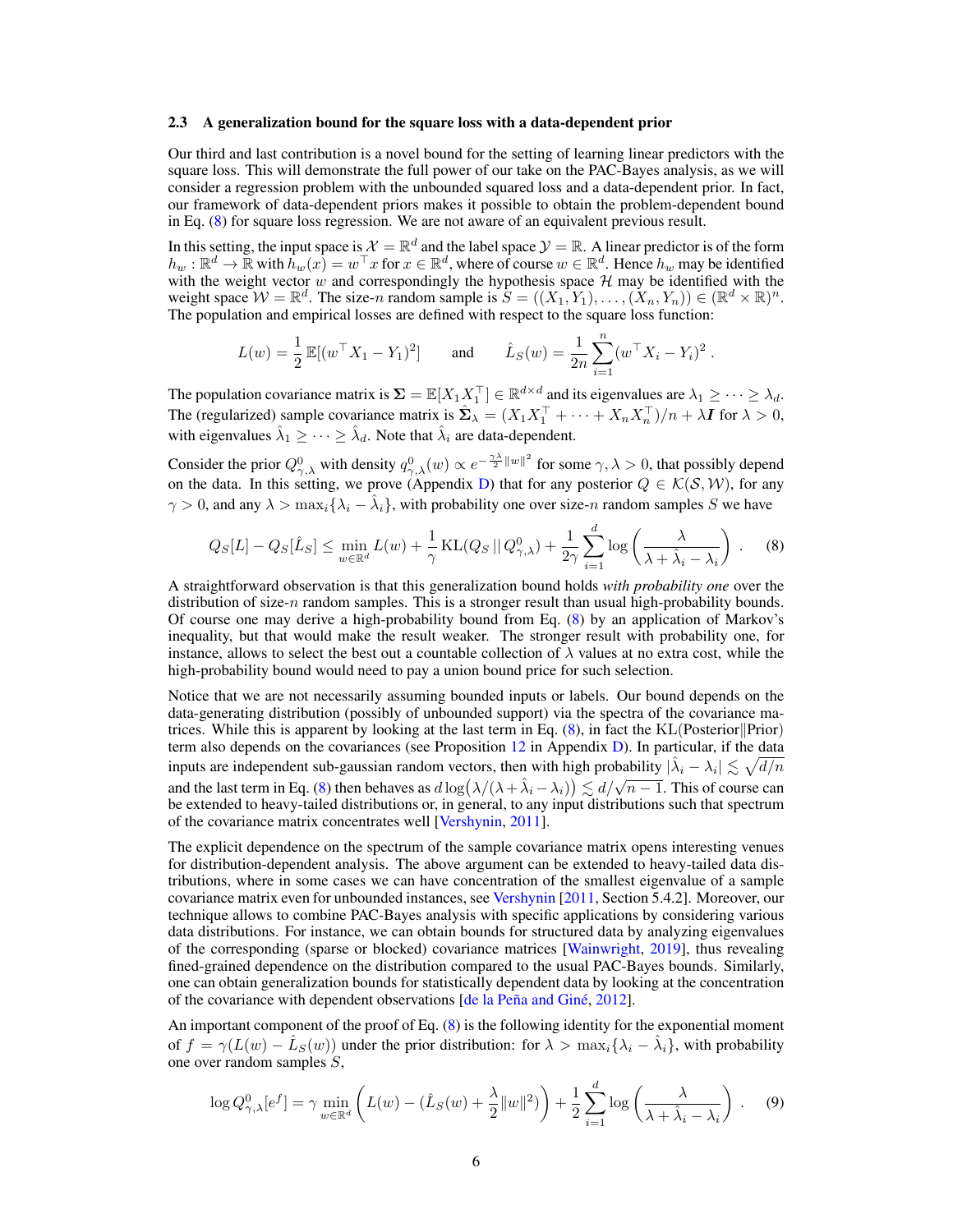This identity computes explicitly the exponential moment of *f* under the prior distribution. Also this explains why the upper bound in Eq. [\(8\)](#page-5-0) contains the term  $\min_{w \in \mathbb{R}^d} L(w)$ . The latter should be understood as the label noise. This term will disappear in a noise-free problem, while given a distribution-dependent boundedness of the loss function, the term will concentrate well around zero (see Proposition [11](#page-0-5) in Appendix [D\)](#page-0-3). We comment on the free parameter  $\gamma$  in Appendix [D.](#page-0-3)

Finally, note that Eq. [\(9\)](#page-5-1) elucidates an equivalence between the concentration of eigenvalues of the sample covariance matrix and concentration of the empirical loss. Indeed, for simplicity assuming a noise-free setting (that is  $\min_{w \in \mathbb{R}^d} L(w) = 0$ ), we observe that whenever  $(\lambda_i - \lambda_i) \to 0$  as  $n \to \infty$  for i.i.d. instances, we have  $\hat{L}_S(w) \to L(w)$ . This provides an alternative way to control the concentration, compared to works based on restrictions on the loss as e.g. by [Germain et al.](#page-10-9) [\[2016\]](#page-10-9), [Holland](#page-11-8) [\[2019\]](#page-11-8). We discuss another PAC-Bayes bound for unbounded losses in Appendix [E.](#page-0-3)

## <span id="page-6-1"></span>3 Our PAC-Bayes theorem for stochastic kernels

The following results involve data- and hypothesis-dependent functions  $f : \mathcal{S} \times \mathcal{H} \to \mathbb{R}$ . Notice that the order  $S \times H$  is immaterial—functions  $H \times S \to \mathbb{R}$  are treated the same way. It will be convenient to define  $f_s(h) = f(s, h)$ . If  $\rho \in \mathcal{M}_1(\mathcal{H})$  is a 'data-free' distribution, we will write  $\rho[f_s]$  to denote the  $\rho$ -average of  $f_s(\cdot)$  for fixed *s*, that is,  $\rho[f_s] = \int_{\mathcal{H}} f_s(h)\rho(dh)$ . When  $\rho$  is data-dependent, that is,  $\rho \in \mathcal{K}(\mathcal{S}, \mathcal{H})$  is a stochastic kernel, we will write  $\rho_s$  for the distribution over  $\mathcal H$  corresponding to a fixed *s*, so  $\rho_s(B) = \rho(s, B)$  for  $B \in \Sigma_{\mathcal{H}}$ , and  $\rho_s[f_s] = \int_{\mathcal{H}} f_s(h)\rho_s(dh)$ .

The joint distribution over  $S \times H$  defined by  $P \in M_1(S)$  and  $Q \in K(S, H)$  is the measure denoted<sup>[10](#page-6-2)</sup> by  $P \otimes Q$  that acts on functions  $\phi : \mathcal{S} \times \mathcal{H} \to \mathbb{R}$  as follows:

$$
(P \otimes Q)[\phi] = \int_{\mathcal{S}} P(ds) \int_{\mathcal{H}} Q(s, dh)[\phi(s, h)] = \int_{\mathcal{S}} \int_{\mathcal{H}} \phi(s, h) Q_s(dh) P(ds).
$$

Drawing a random pair  $(S, H) \sim P \otimes Q$  is equivalent to drawing  $S \sim P$  and drawing  $H \sim Q_S$ . In this case, with  $\mathbb E$  denoting the expectation under the joint distribution  $P \otimes Q$ , the previous display takes the form  $\mathbb{E}[\phi(S, H)] = \mathbb{E}[\mathbb{E}[\phi(S, H)|S]]$ . Our basic result is the following theorem.

<span id="page-6-0"></span>**Theorem 1 (Basic PAC-Bayes inequality)** *Fix a probability measure*  $P \in \mathcal{M}_1(\mathcal{S})$ *, a stochastic kernel*  $Q^0 \in \mathcal{K}(\mathcal{S}, \mathcal{H})$ , and a measurable function  $f : \mathcal{S} \times \mathcal{H} \to \mathbb{R}$ , and let

$$
\xi = \int_{\mathcal{S}} \int_{\mathcal{H}} e^{f(s,h)} Q_s^0(dh) P(ds) .
$$

*(i)* For any  $Q \in \mathcal{K}(\mathcal{S}, \mathcal{H})$ *, for any*  $\delta \in (0, 1)$ *, with probability at least*  $1 - \delta$  *over the random draw of a pair*  $(S, H) \sim P \otimes Q$  *we have* 

$$
f(S, H) \leq \log \left( \frac{dQ_S}{dQ_S^0}(H) \right) + \log(\xi/\delta).
$$

*(ii)* For any  $Q \in \mathcal{K}(\mathcal{S}, \mathcal{H})$ , for any  $\delta \in (0, 1)$ , with probability at least  $1 - \delta$  over the random *draw of*  $S \sim P$  *we have* 

$$
Q_S[f_S] \leq \text{KL}(Q_S || Q_S^0) + \log(\xi/\delta).
$$

To the best of our knowledge, this theorem is new. Notice that *Q*<sup>0</sup> is by default a stochastic kernel from *S* to *H*. Hence, given data *S*, the prior  $Q_S^0$  is a data-dependent distribution over hypotheses. By contrast, the usual PAC-Bayes approaches assume that  $\overline{Q}^0$  is a 'data-free' distribution. Also note that the function *f* is unrestricted, and the distribution  $P \in M_1(\mathcal{S})$  is unrestricted, except for integrability conditions to ensure that  $\zeta$  is finite. A key step of the proof involves a well-known change of measure that can be traced back to Csiszár<sup>[\[1975\]](#page-10-11)</sup> and [Donsker and Varadhan](#page-10-11) [1975].

**Proof** Recall that when *Y* is a positive random variable, by Markov inequality, for any  $\delta \in (0, 1)$ , with probability at least  $1 - \delta$  we have:

<span id="page-6-3"></span>
$$
\log Y \le \log \mathbb{E}[Y] + \log(1/\delta). \tag{(*)}
$$

<span id="page-6-2"></span><sup>&</sup>lt;sup>10</sup>The notation  $P \otimes Q$  (see e.g. [Kallenberg](#page-11-1) [\[2017\]](#page-11-1)), used here for the joint distribution over  $S \times H$  defined  $\mathbf{b}$   $\mathbf{y}$   $P \in \mathcal{M}_1(\mathcal{S})$  and  $Q \in \mathcal{K}(\mathcal{S}, \mathcal{H})$ , corresponds to what in Bayesian learning is commonly written  $Q_{H|S}P_S$ .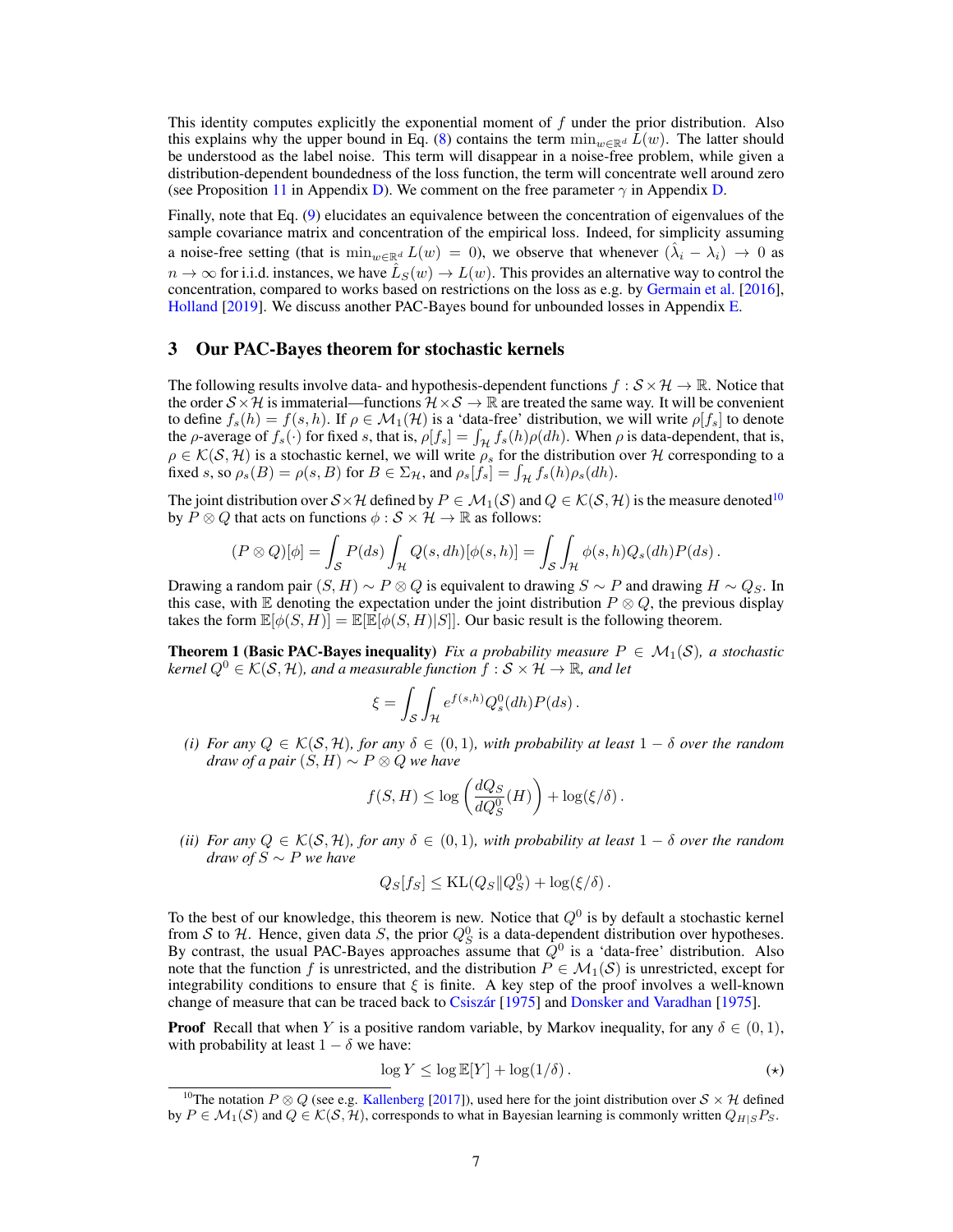Let  $Q^0 \in \mathcal{K}(\mathcal{S}, \mathcal{H})$ , and let  $\mathbb{E}^0$  denote expectation under the joint distribution  $P \otimes Q^0$ . Thus if  $S \sim P$  and  $H \sim Q_S^0$  we then have  $\xi = \mathbb{E}^0[\mathbb{E}^0[e^{f(S,H)}|S]].$ 

Let  $Q \in \mathcal{K}(\mathcal{S}, \mathcal{H})$  and denote by  $\mathbb E$  the expectation under the joint distribution  $P \otimes Q$ . Then by a change of measure we may re-write  $\xi = \mathbb{E}^0[e^{f(S,H)}]$  as  $\xi = \mathbb{E}[e^{\tilde{f}(S,H)}] = \mathbb{E}[e^D]$  with

$$
D = \tilde{f}(S, H) = f(S, H) - \log \left( \frac{dQ_S}{dQ_S^0}(H) \right).
$$

(i) Applying inequality ( $\star$ ) to  $Y = e^D$ , with probability at least  $1 - \delta$  over the random draw of the pair  $(S, H) \sim P \otimes Q$  we get  $D \leq \log \mathbb{E}[e^D] + \log(1/\delta)$ .

(ii) Recall  $f_S(H) = f(S, H)$ . Notice that  $\mathbb{E}[D|S] = Q_S[f_S] - \text{KL}(Q_S||Q_S^0)$ . By Jensen inequality,  $\mathbb{E}[D|S] \leq \log \mathbb{E}[e^D|S]$ . While from (\*) applied to  $Y = \mathbb{E}[e^D|S]$ , with probability at least  $1 - \delta$ over the random draw of  $S \sim P$  we have  $\log \mathbb{E}[e^D|S] \le \log \mathbb{E}[e^D] + \log(1/\delta)$ .

Suppose the function *f* is of the form  $f = F \circ A$  with  $A : \mathcal{S} \times \mathcal{H} \to \mathbb{R}^k$  and  $F : \mathbb{R}^k \to \mathbb{R}$  convex. In this case, by Jensen inequality we have  $F(Q_s[A_s]) \leq Q_s[F(A_s)]$  and Theorem [1\(](#page-6-0)ii) gives:

<span id="page-7-0"></span>**Theorem 2 (PAC-Bayes for stochastic kernels)** *For any*  $P \in \mathcal{M}_1(\mathcal{S})$ *, for any*  $Q^0 \in \mathcal{K}(\mathcal{S}, \mathcal{H})$ *, for any positive integer k, for any measurable function*  $A: S \times H \to \mathbb{R}^k$  *and convex function*  $\widetilde{F}:\mathbb{R}^k\to\mathbb{R}$ , let  $f=F\circ A$  and let  $\xi=(P\otimes Q^0)[e^f]$  as in Theorem [1.](#page-6-0) Then for any  $Q\in\mathcal{K}(\mathcal{S},\mathcal{H})$ *and any*  $\delta \in (0,1)$ *, with probability at least*  $1 - \delta$  *over the random draw of*  $S \sim P$  *we have* 

$$
F(Q_S[A_S]) \le \text{KL}(Q_S \| Q_S^0) + \log(\xi/\delta). \tag{10}
$$

This theorem is a general template for deriving PAC-Bayes bounds, not just with 'data-free' priors, but also more generally with data-dependent priors. Previous works (see Section [4](#page-8-0) below) that presented similar generic templates for deriving PAC-Bayes bounds only considered data-free priors. We emphasize that a 'data-free' distribution is equivalent to a constant stochastic kernel:  $Q_s^0 = Q_{s'}^0$ for all  $s, s' \in S$ . Hence  $\mathcal{M}_1(\mathcal{H}) \subset \mathcal{K}(\mathcal{S}, \mathcal{H})$ , which implies that our Theorem [2](#page-7-0) encompasses the usual PAC-Bayes inequalities with data-free priors in the literature.

Interestingly, our Theorem [2](#page-7-0) is valid with any normed space instead of R*<sup>k</sup>*. This theorem extends the typically used case where  $k = 2$  and  $A = (L(h), \hat{L}(h, s))$ , in which case the function of interest is  $f(s, h) = F(L(h), \hat{L}(h, s))$ , where  $F : \mathbb{R}^2 \to \mathbb{R}$  is a convex function, but there are no restrictions on the loss function  $\ell$  that is used in defining  $L(h)$  and  $\hat{L}(h, s)$ . Hence Theorem [2](#page-7-0) is valid for *any* loss function: convex or non-convex, bounded or unbounded. Notice also that our Theorem [2](#page-7-0) holds for any  $P \in \mathcal{M}_1(\mathcal{S})$ , i.e. without restrictions on the data-generating process. In particular, our Theorem [2](#page-7-0) holds without the i.i.d. data assumption, hence this theorem could potentially enable new generalization bounds for statistically dependent data. In Section [4](#page-8-0) below we comment on some literature related to unbounded losses and non-i.i.d. data.

An important role is played by  $\xi$ , the exponential moment (moment generating function at 1) of the function *f* under the joint distribution  $P \otimes Q^0$ . As discussed above in Section [2,](#page-3-3) there are essentially two main steps involved in obtaining a PAC-Bayesian inequality: (i) choose *F* to use in Theorem [2,](#page-7-0) and (ii) upper-bound the exponential moment  $\xi$ . We emphasize that the "usual assumptions" on which PAC-Bayes bounds are based, namely, (a) data-free prior, (b) bounded loss, and (c) i.i.d. data, played a role only in the technique used for controlling  $\xi$ . This is because with a data-free  $Q^0$  we may swap the order of integration:

$$
\xi = \int_{\mathcal{S}} \int_{\mathcal{H}} e^{f(s,h)} Q^0(dh) P(ds) = \int_{\mathcal{H}} \int_{\mathcal{S}} e^{f(s,h)} P(ds) Q^0(dh) =: \xi_{\text{swap}}.
$$

Then bounding  $\zeta$  proceeds by calculating or bounding  $\zeta_{\text{swap}}$  for which there are readily available techniques for bounded loss functions and i.i.d. data (see e.g. [Maurer](#page-11-7) [\[2004\]](#page-11-7), [Germain et al.](#page-10-6) [\[2009\]](#page-10-6), [van Erven](#page-12-5) [\[2014\]](#page-12-5)). The bounds with data-dependent priors that we presented in Section [2](#page-3-3) required different kinds of techniques to control the exponential moment, the details are in the appendices. To the best of our knowledge, ours is the first work to extend the PAC-Bayes analysis to stochastic kernels. This framework appears to be a promising theoretical tool to obtain new results. The three types of data-dependant priors discussed in Section [2](#page-3-3) show the versatility of the approach. Deriving more cases of PAC-Bayes inequalities without the usual assumptions is left for future research.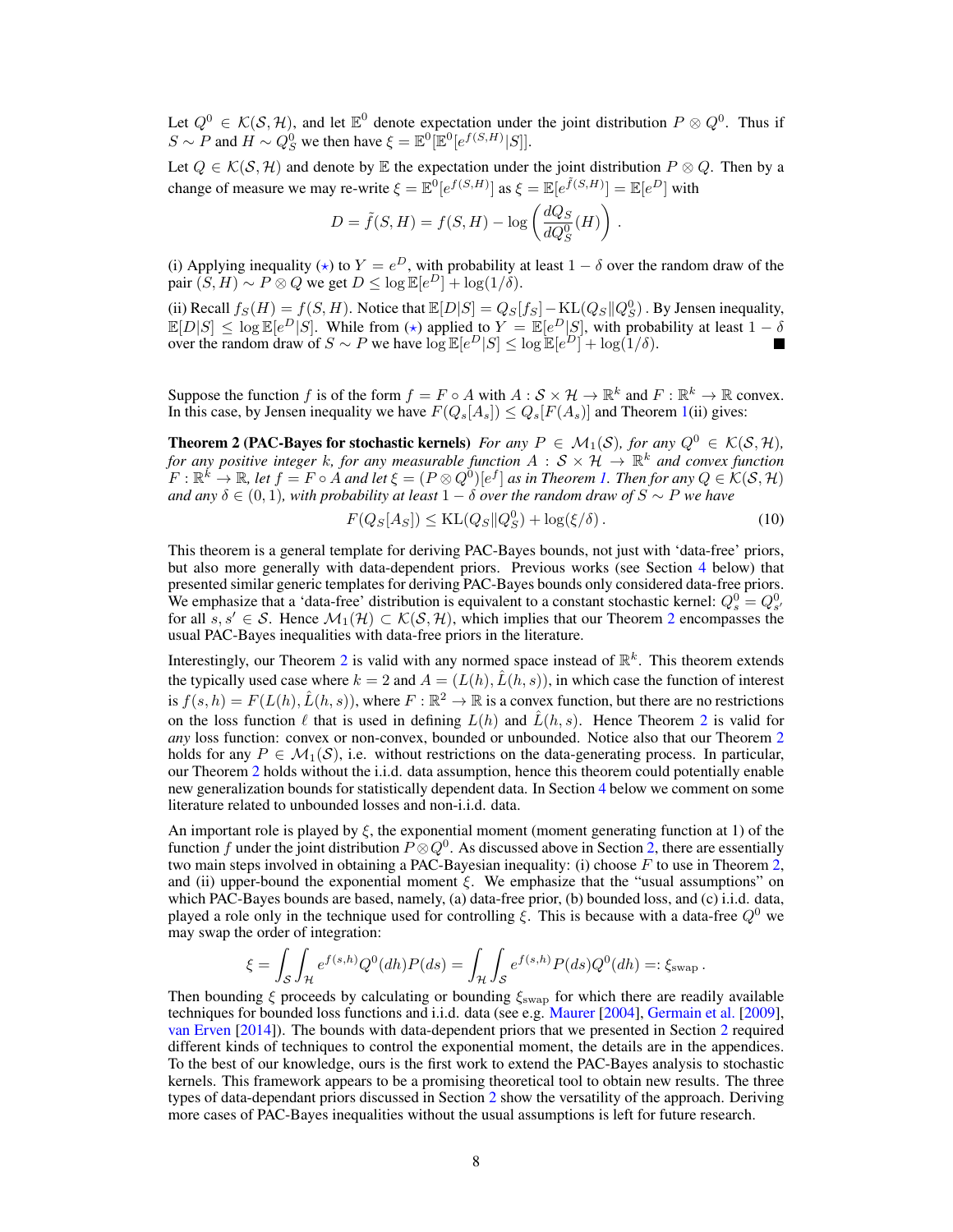# <span id="page-8-0"></span>4 Additional discussion and related literature

The literature on the PAC-Bayes learning approach is vast. We briefly mention the usual references [McAllester](#page-11-0) [\[1999\]](#page-11-0), [Langford and Seeger](#page-11-3) [\[2001\]](#page-11-3), [Seeger](#page-12-2) [\[2002\]](#page-12-2), and [Catoni](#page-10-0) [\[2007\]](#page-10-0); but see also [Maurer](#page-11-7) [\[2004\]](#page-11-7), and [Keshet et al.](#page-11-9) [\[2011\]](#page-11-9). Note that [McAllester](#page-11-0) [\[1999\]](#page-11-0) continued [McAllester](#page-11-5) [\[1998\]](#page-11-5) whose work was inspired by [Shawe-Taylor and Williamson](#page-12-12) [\[1997\]](#page-12-12)'s work on a PAC analysis of a Bayesian-style estimator. We acknowledge the tutorials of [Langford](#page-11-10) [\[2005\]](#page-11-10) and [McAllester](#page-11-11) [\[2013\]](#page-11-11), the mini-tutorial of [van Erven](#page-12-5) [\[2014\]](#page-12-5), and the primer of [Guedj](#page-11-12) [\[2019\]](#page-11-12). Our Theorem [2](#page-7-0) is akin to general forms of the PAC-Bayes theorem given before by [Audibert](#page-9-3) [\[2004\]](#page-9-3), [Germain et al.](#page-10-6) [\[2009\]](#page-10-6), and Bégin et al.  $[2014, 2016]$  $[2014, 2016]$  $[2014, 2016]$ . Our Theorem [1\(](#page-6-0)i) is akin to the "pointwise" bound of [Blanchard and](#page-10-12) [Fleuret](#page-10-12) [\[2007\]](#page-10-12), in that the bound holds over the random draw of data and hypothesis pairs.

There are many application areas that have used the PAC-Bayes approach, but there are essentially two ways that a PAC-Bayes bound is typically applied: either use the bound to give a risk certificate for a randomized predictor learned by some method, or turn the bound itself into a learning method by searching a randomized predictor that minimizes the bound. The latter is mentioned already by [McAllester](#page-11-0) [\[1999\]](#page-11-0), credit for this approach in various contexts is due also to [Germain et al.](#page-10-6) [\[2009\]](#page-10-6), [Seldin and Tishby](#page-12-13) [\[2010\]](#page-12-13), [Keshet et al.](#page-11-9) [\[2011\]](#page-11-9), [Noy and Crammer](#page-12-14) [\[2014\]](#page-12-14), [Keshet et al.](#page-11-13) [\[2017\]](#page-11-13), possibility among others. Recently, the use of the latter approach has also found success in training neural networks, see [Dziugaite and Roy](#page-10-13) [\[2017,](#page-10-13) [2018b\]](#page-10-5). In fact, the recent resurgence of interest in the PAC-Bayes approach has been to a large extent motivated by the interest in generalization guarantees for neural networks. [Langford and Caruana](#page-11-14) [\[2001\]](#page-11-14) used [McAllester](#page-11-0) [\[1999\]](#page-11-0)'s classical PAC-Bayesian bound to evaluate the error of a (stochastic) neural network classifier. [Dziugaite and](#page-10-13) [Roy](#page-10-13) [\[2017\]](#page-10-13) obtained numerically non-vacuous generalization bounds by optimizing the same bound. Subsequent studies (e.g. [Rivasplata et al.](#page-12-8) [\[2019\]](#page-12-8), Pérez-Ortiz et al. [\[2020\]](#page-12-0)) continued this approach, sometimes with links to the generalization of stochastic optimization methods (e.g. [London](#page-11-15) [\[2017\]](#page-11-15), [Neyshabur et al.](#page-12-15) [\[2018\]](#page-12-15), [Dziugaite and Roy](#page-10-14) [\[2018a\]](#page-10-14)) or algorithmic stability.

A line of work related to connecting PAC-Bayes priors to data was explored by [Lever et al.](#page-11-16) [\[2013\]](#page-11-16), [Pentina and Lampert](#page-12-16) [\[2014\]](#page-12-16) and more recently by [Rivasplata et al.](#page-12-17) [\[2018\]](#page-12-17), who assumed that priors are *distribution-dependent*. In that setting the priors are still 'data-free' but in a less agnostic fashion (compared to an arbitrary fixed prior), which allows to demonstrate improvements for "nice" datagenerating distributions. Data-dependent priors were investigated recently by [Awasthi et al.](#page-9-8) [\[2020\]](#page-9-8), who relied on tools from the empirical process theory and controlled the capacity of a data-dependent hypothesis class (see also [Foster et al.](#page-10-15) [\[2019\]](#page-10-15)). The PAC-Bayes literature does contain a line of work that investigates relaxing the restriction of bounded loss functions. A straightforward way to extend PAC-Bayes inequalities to unbounded loss functions is to make assumptions on the tail behaviour of the loss [\[Alquier et al.,](#page-9-7) [2016,](#page-9-7) [Germain et al.,](#page-10-9) [2016\]](#page-10-9) or its moments [\[Alquier and Guedj,](#page-9-9) [2018,](#page-9-9) [Holland,](#page-11-8) [2019\]](#page-11-8), leading to interesting bounds in special cases. Recent work has also looked into the analysis for heavy-tailed losses. For example, [Alquier and Guedj](#page-9-9) [\[2018\]](#page-9-9) proposed a polynomial moment-dependent bound with *f*-divergence replacing the KL divergence, while [Holland](#page-11-8) [\[2019\]](#page-11-8) devised an exponential bound assuming that the second moment of the loss is bounded uniformly across hypotheses. An alternative approach was explored by Kuzborskij and Szepesvári [\[2019\]](#page-11-17), who proposed a stability-based approach by controlling the Efron-Stein variance proxy of the loss. Squared loss regression was studied by [Shalaeva et al.](#page-12-18) [\[2020\]](#page-12-18) who improved results of [Germain et al.](#page-10-9) [\[2016\]](#page-10-9) and also relaxed the data-generation assumption to non-iid data. It is worth mentioning the important work related to extending the PAC-Bayes framework to statistically dependent data, see e.g. [Alquier and Wintenberger](#page-9-10) [\[2012\]](#page-9-10) who applied [Rio](#page-12-19) [\[2000\]](#page-12-19)'s version of Hoeffding's inequality, derived PAC-Bayes bounds for non-i.i.d. data, and used them in model selection for time series.

As we mentioned in the introduction, besides randomized predictions, other prediction schemes may be derived from a learned distribution over hypotheses. Aggregation by exponential weighting was considered by [Dalalyan and Tsybakov](#page-10-16) [\[2007,](#page-10-16) [2008\]](#page-10-17), ensembles of decision trees were considered by [Lorenzen et al.](#page-11-18) [\[2019\]](#page-11-18), weighted majority vote by [Masegosa et al.](#page-11-19) [\[2020\]](#page-11-19), [Germain et al.](#page-10-18) [\[2015\]](#page-10-18). This list is far from being complete. Finally, it is worth mentioning that the PAC-Bayesian analysis extends beyond bounds on the gap between population and empirical losses: A large body of literature has also looked into upper and lower bounds on the *excess risk*, namely,  $Q_S[L] - \inf_{h \in \mathcal{H}} L(h)$ , we refer e.g. to [Catoni](#page-10-0) [\[2007\]](#page-10-0), [Alquier et al.](#page-9-7) [\[2016\]](#page-9-7), Grünwald and Mehta [\[2019\]](#page-11-20), [Kuzborskij et al.](#page-11-6) [\[2019\]](#page-12-20), [Mhammedi et al.](#page-12-20) [2019]. The approach of analyzing the gap (for randomized predictors), which we follow in this paper, is generally complementary to such excess risk analyses.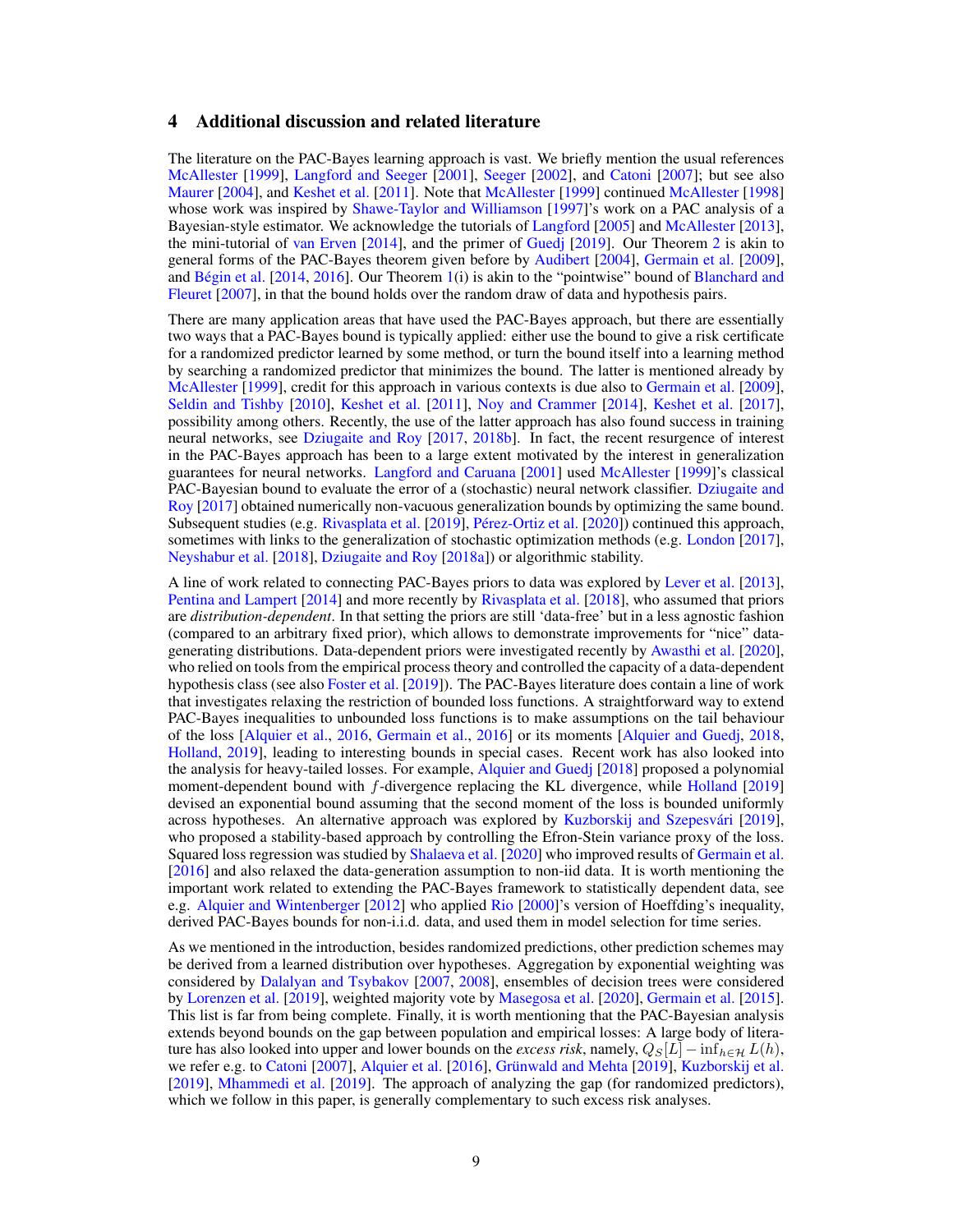## Broader Impact

We think this work will have a positive impact on the theoretical machine learning community. However, since this work presents a high-level theoretical framework, its direct impact on society will be linked to the particular user-specific applications where this framework may be instantiated.

# Acknowledgments and Disclosure of Funding

We warmly thank the anonymous reviewers for their valuable feedback, which helped us to improve the paper greatly. For comments on various early parts of this work we warmly thank Tor Lattimore, Yevgeny Seldin, Tim van Erven, Benjamin Guedj, and Pascal Germain. We warmly acknowledge the Foundations team at Deepmind, and the AI Centre at University College London, for providing friendly and stimulating work environments. Omar Rivasplata and Ilja Kuzborskij warmly thank Vitaly Feldman for interesting discussions and a fun table tennis game while visiting DeepMind.

Omar Rivasplata gratefully acknowledges DeepMind sponsorship for carrying out research studies on the theoretical foundations of machine learning and AI at University College London. This work was done while Omar was a research scientist intern at DeepMind.

Csaba Szepesvari gratefully acknowledges funding from the Canada CIFAR AI Chairs Program, the ´ Alberta Machine Intelligence Institute (Amii), and the Natural Sciences and Engineering Research Council (NSERC) of Canada.

John Shawe-Taylor gratefully acknowledges support and funding from the U.S. Army Research Laboratory and the U. S. Army Research Office, and by the U.K. Ministry of Defence and the U.K. Engineering and Physical Sciences Research Council (EPSRC) under grant number EP/R013616/1.

# References

- <span id="page-9-1"></span>P Alquier. PAC-Bayesian bounds for randomized empirical risk minimizers. *Mathematical Methods of Statistics*, 17(4):279–304, 2008.
- <span id="page-9-9"></span>P. Alquier and B. Guedj. Simpler PAC-Bayesian bounds for hostile data. *Machine Learning*, 107 (5):887–902, May 2018.
- <span id="page-9-10"></span>P. Alquier and O. Wintenberger. Model selection for weakly dependent time series forecasting. *Bernoulli*, 18(3):883–913, 2012.
- <span id="page-9-7"></span>P. Alquier, J. Ridgway, and N. Chopin. On the properties of variational approximations of Gibbs posteriors. *Journal of Machine Learning Research*, 17(1):8374–8414, 2016.
- <span id="page-9-2"></span>A. Ambroladze, E. Parrado-Hernández, and J. Shawe-taylor. Tighter PAC-Bayes bounds. In *Advances in Neural Information Processing Systems (NIPS)*, pages 9–16, 2007.
- <span id="page-9-3"></span>J.-Y. Audibert. A Better Variance Control For PAC-Bayesian Classification. Preprint, 2004.
- <span id="page-9-6"></span>J.-Y. Audibert and O. Bousquet. Combining PAC-Bayesian and generic chaining bounds. *Journal of Machine Learning Research*, 8(Apr):863–889, 2007.
- <span id="page-9-8"></span>P. Awasthi, S. Kale, S. Karp, and M. Mohri. PAC-Bayes Learning Bounds for Sample-Dependent Priors. In *Advances in Neural Information Processing Systems (NeurIPS)*, 2020.
- <span id="page-9-4"></span>L. Begin, P. Germain, F. Laviolette, and J.-F. Roy. PAC-Bayesian theory for transductive learning. ´ In *Artificial Intelligence and Statistics (AISTATS)*, pages 105–113, 2014.
- <span id="page-9-5"></span>L. Bégin, P. Germain, F. Laviolette, and J.-F. Roy. PAC-Bayesian bounds based on the Rényi divergence. In *Artificial Intelligence and Statistics (AISTATS)*, pages 435–444, 2016.
- <span id="page-9-0"></span>P. G. Bissiri, C. C. Holmes, and S. G. Walker. A general framework for updating belief distributions. *Journal of the Royal Statistical Society: Series B (Statistical Methodology)*, 78(5):1103–1130, 2016.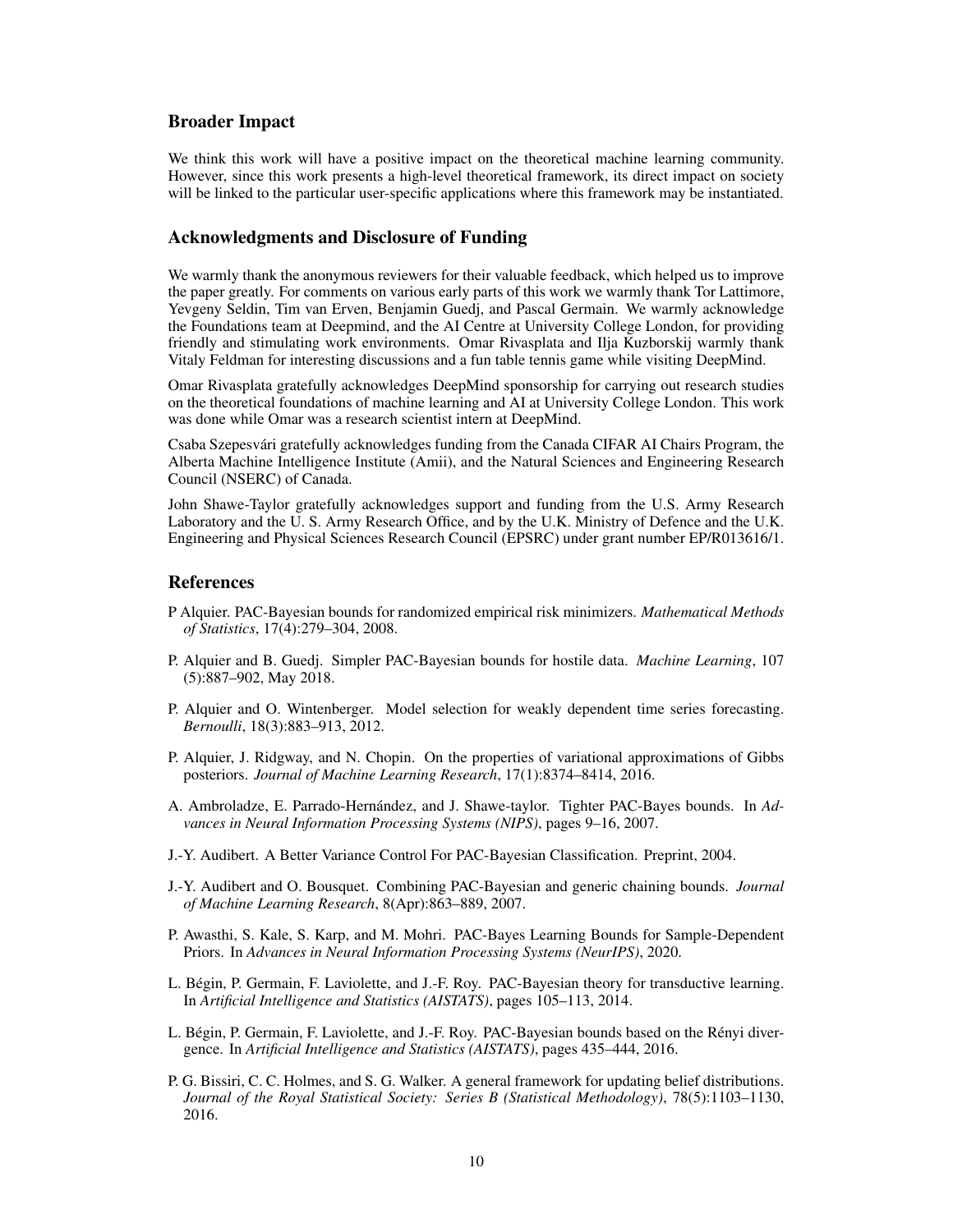- <span id="page-10-12"></span>G. Blanchard and F. Fleuret. Occam's hammer. In *Conference on Learning Theory (COLT)*, pages 112–126. Springer, 2007.
- S. Boucheron, G. Lugosi, and P. Massart. *Concentration inequalities: A nonasymptotic theory of independence*. Oxford University Press, 2013.
- <span id="page-10-4"></span>O. Catoni. *Statistical learning theory and stochastic optimization: Ecole d'Ete de Probabilit ´ es de ´ Saint-Flour XXXI-2001*. Springer, 2004.
- <span id="page-10-0"></span>O. Catoni. PAC-Bayesian Supervised Classification: The Thermodynamics of Statistical Learning. IMS Lecture Notes-Monograph Series, 56, 2007. URL <www.jstor.org/stable/20461499>.
- <span id="page-10-3"></span>T. M. Cover and J. A. Thomas. *Elements of information theory*. Wiley, 2nd. edition, 2006.
- <span id="page-10-10"></span>I. Csiszár. *I*-divergence geometry of probability distributions and minimization problems. *The Annals of Probability*, pages 146–158, 1975.
- <span id="page-10-16"></span>A. Dalalyan and A. B. Tsybakov. Aggregation by exponential weighting and sharp oracle inequalities. In *Conference on Learning Theory (COLT)*, pages 97–111. Springer, 2007.
- <span id="page-10-17"></span>A. Dalalyan and A. B. Tsybakov. Aggregation by exponential weighting, sharp PAC-Bayesian bounds and sparsity. *Machine Learning*, 72(1-2):39–61, 2008.
- <span id="page-10-8"></span>V. de la Peña and E. Giné. *Decoupling: from dependence to independence*. Springer, 2012.
- <span id="page-10-11"></span>M. D. Donsker and S. S. Varadhan. Asymptotic evaluation of certain Markov process expectations for large time. *Communications on Pure and Applied Mathematics*, 28, 1975.
- <span id="page-10-7"></span>C. Dwork, V. Feldman, M. Hardt, T. Pitassi, O. Reingold, and A. Roth. Generalization in adaptive data analysis and holdout reuse. In *Advances in Neural Information Processing Systems (NIPS)*, pages 2350–2358, 2015a. Our citations refer to the full version arXiv:1506.02629.
- C. Dwork, V. Feldman, M. Hardt, T. Pitassi, O. Reingold, and A. Roth. Preserving statistical validity in adaptive data analysis. In *Proceedings of the forty-seventh annual ACM symposium on Theory of Computing*, pages 117–126. ACM, 2015b.
- <span id="page-10-14"></span>G. K. Dziugaite and D. Roy. Entropy-SGD optimizes the prior of a PAC-Bayes bound: Generalization properties of Entropy-SGD and data-dependent priors. In *International Conference on Machine Learning (ICML)*, pages 1376–1385, 2018a.
- <span id="page-10-13"></span>G. K. Dziugaite and D. M. Roy. Computing Nonvacuous Generalization Bounds for Deep (Stochastic) Neural Networks with Many More Parameters than Training Data. In *Uncertainty in Artificial Intelligence (UAI)*, 2017.
- <span id="page-10-5"></span>G. K. Dziugaite and D. M. Roy. Data-dependent PAC-Bayes priors via differential privacy. In *Advances in Neural Information Processing Systems (NeurIPS)*, pages 8430–8441, 2018b.
- <span id="page-10-2"></span>S. N. Ethier and T. G. Kurtz. *Markov processes: characterization and convergence*. Wiley, 1986.
- <span id="page-10-15"></span>D. J. Foster, S. Greenberg, S. Kale, H. Luo, M. Mohri, and K. Sridharan. Hypothesis Set Stability and Generalization. In *Advances in Neural Information Processing Systems (NeurIPS)*, pages 6729–6739, 2019.
- <span id="page-10-1"></span>Y. Freund. Self bounding learning algorithms. In *Conference on Learning Theory (COLT)*, pages 247–258. ACM, 1998.
- <span id="page-10-6"></span>P. Germain, A. Lacasse, F. Laviolette, and M. Marchand. PAC-Bayesian learning of linear classifiers. In *International Conference on Machine Learning (ICML)*, pages 353–360. ACM, 2009.
- <span id="page-10-18"></span>P. Germain, A. Lacasse, F. Laviolette, M. Marchand, and J.-F. Roy. Risk Bounds for the Majority Vote: From a PAC-Bayesian Analysis to a Learning Algorithm. *Journal of Machine Learning Research*, 16:787–860, 2015.
- <span id="page-10-9"></span>P. Germain, F. Bach, A. Lacoste, and S. Lacoste-Julien. PAC-Bayesian theory meets Bayesian inference. In *Advances in Neural Information Processing Systems (NIPS)*, pages 1884–1892, 2016.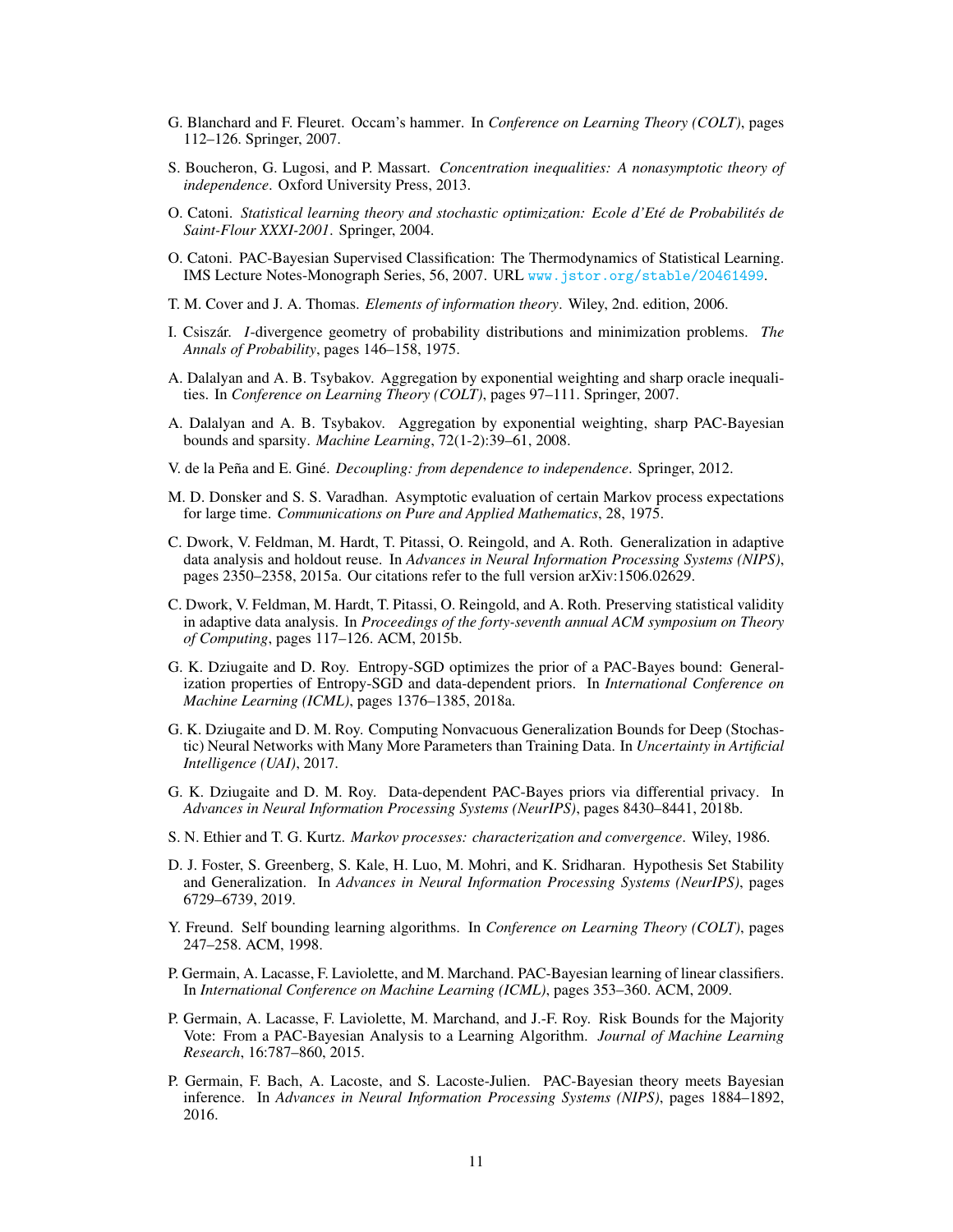- <span id="page-11-20"></span>P. D. Grünwald and N. A. Mehta. A tight excess risk bound via a unified PAC-Bayesian-Rademacher-Shtarkov-MDL complexity. In *Algorithmic Learning Theory (ALT)*, volume 98, pages 433–465. PMLR, 2019.
- <span id="page-11-12"></span>B. Guedj. A Primer on PAC-Bayesian Learning. arXiv:1901.05353, 2019.
- <span id="page-11-8"></span>M. Holland. PAC-Bayes under potentially heavy tails. In *Advances in Neural Information Processing Systems (NeurIPS)*, pages 2715–2724, 2019.
- <span id="page-11-1"></span>O. Kallenberg. *Random Measures, Theory and Applications*. Springer, 2017.
- <span id="page-11-9"></span>J. Keshet, D. McAllester, and T. Hazan. PAC-Bayesian approach for minimization of phoneme error rate. In *IEEE International Conference on Acoustics, Speech and Signal Processing (ICASSP)*, pages 2224–2227. IEEE, 2011.
- <span id="page-11-13"></span>J. Keshet, S. Maji, T. Hazan, and T. Jaakkola. Perturbation Models and PAC-Bayesian Generalization Bounds. In *Perturbations, Optimization, and Statistics*, pages 289–309. MIT Press, 2017.
- <span id="page-11-17"></span>I. Kuzborskij and C. Szepesvari. Efron-Stein PAC-Bayesian Inequalities. arXiv:1909.01931, 2019. ´ URL <https://arxiv.org/abs/1909.01931>.
- <span id="page-11-6"></span>I. Kuzborskij, N. Cesa-Bianchi, and C. Szepesvari. Distribution-Dependent Analysis of Gibbs-ERM ´ Principle. In *Conference on Learning Theory (COLT)*, volume 99, pages 2028–2054. PMLR, 2019.
- <span id="page-11-10"></span>J. Langford. Tutorial on Practical Prediction Theory for Classification. *Journal of Machine Learning Research*, 6(Mar):273–306, 2005.
- <span id="page-11-14"></span>J. Langford and R. Caruana. (Not) bounding the true error. In *Advances in Neural Information Processing Systems (NIPS)*, pages 809–816, 2001.
- <span id="page-11-3"></span>J. Langford and M. Seeger. Bounds for averaging classifiers. Technical Report CMU-CS-01-102, Carnegie Mellon University, 2001.
- <span id="page-11-16"></span>G. Lever, F. Laviolette, and J. Shawe-Taylor. Tighter PAC-Bayes bounds through distributiondependent priors. *Theoretical Computer Science*, 473:4–28, 2013.
- <span id="page-11-15"></span>B. London. A PAC-Bayesian analysis of randomized learning with application to stochastic gradient descent. In *Advances in Neural Information Processing Systems (NIPS)*, pages 2931–2940, 2017.
- <span id="page-11-18"></span>S. S. Lorenzen, C. Igel, and Y. Seldin. On PAC-Bayesian bounds for random forests. *Machine Learning*, 108(8-9):1503–1522, 2019.
- <span id="page-11-19"></span>A. R. Masegosa, S. S. Lorenzen, C. Igel, and Y. Seldin. Second Order PAC-Bayesian Bounds for the Weighted Majority Vote. In *Advances in Neural Information Processing Systems (NeurIPS)*, 2020. arXiv:2007.13532.
- <span id="page-11-7"></span>A. Maurer. A note on the PAC Bayesian theorem. arXiv:cs/0411099, 2004.
- <span id="page-11-5"></span>D. A. McAllester. Some PAC-Bayesian theorems. In *Conference on Learning Theory (COLT)*, pages 230–234. ACM, 1998. Also one year later in *Machine Learning* 37(3), pages 355–363, 1999.
- <span id="page-11-0"></span>D. A. McAllester. PAC-Bayesian model averaging. In *Conference on Learning Theory (COLT)*, pages 164–170. ACM, 1999.
- <span id="page-11-4"></span>D. A. McAllester. PAC-Bayesian stochastic model selection. *Machine Learning*, 51(1):5–21, 2003.
- <span id="page-11-11"></span>D. A. McAllester. A PAC-Bayesian tutorial with a dropout bound. arXiv:1307.2118, 2013.
- F. McSherry and K. Talwar. Mechanism Design via Differential Privacy. In *IEEE Symposium on Foundations of Computer Science (FOCS)*, volume 7, pages 94–103. IEEE, 2007.
- <span id="page-11-2"></span>S. Meyn and R. L. Tweedie. *Markov Chains and Stochastic Stability*. Cambridge University Press, 2nd. edition, 2009.